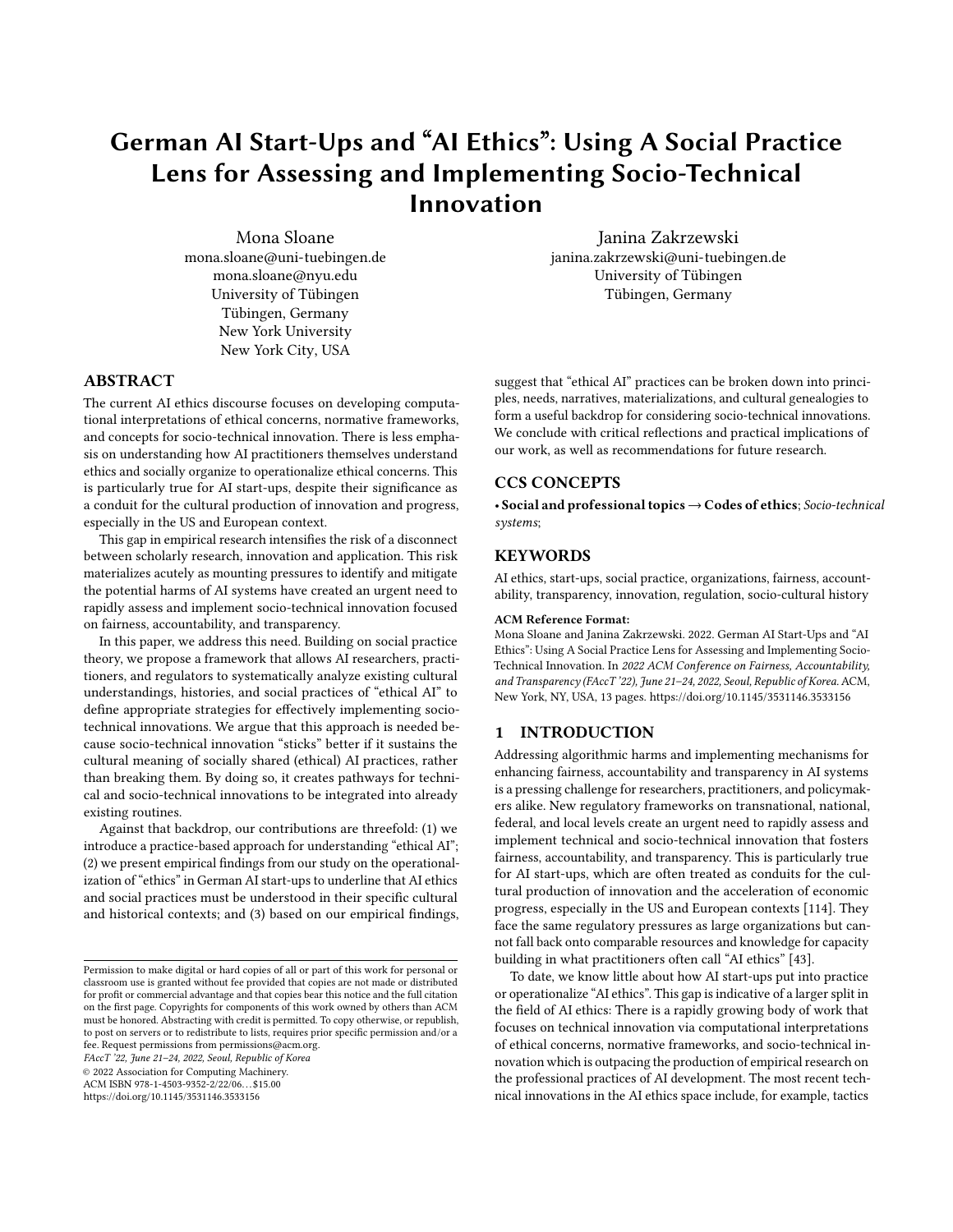for fair clustering [\[1\]](#page-9-0) and producing intersectionally fair rankings [\[132\]](#page-12-2), as well as testing the probabilistic fairness of pre-trained logistic classifiers [\[124\]](#page-12-3), assessing "leave-one-out unfairness" [\[14\]](#page-10-1), or measuring robustness bias [\[82\]](#page-11-0), among many others.

In the academe, normative approaches that have been introduced include the introduction of technomoral virtues [\[127\]](#page-12-4), contextual integrity [\[86\]](#page-11-1), or artificial morality [\[3\]](#page-9-1). In practice, normative concepts such as utilitarianism continue to play a significant role in AI applications, especially self-driving vehicles [\[54,](#page-10-2) [58\]](#page-11-2). Similarly relevant are normative AI ethics codes that seek to influence behavior of AI professionals [\[101\]](#page-12-5).

Socio-technical innovations to help foster fairness, accountability, and transparency include model cards for model reporting [\[77\]](#page-11-3) and datasheets for datasets [\[40\]](#page-10-3), responsible data management [\[121\]](#page-12-6), counterfactuals [\[6,](#page-10-4) [57,](#page-11-4) [61,](#page-11-5) [66,](#page-11-6) [79,](#page-11-7) [90\]](#page-11-8), using measurement theory to render assumptions in mathematical models visible [\[53,](#page-10-5) [76\]](#page-11-9), deploying structural causal models [\[55\]](#page-10-6) or introducing traceability [\[65\]](#page-11-10) to define, assess and improve models of accountability, nutritional labels [\[49,](#page-10-7) [120\]](#page-12-7), algorithmic impact assessment [\[56,](#page-11-11) [74,](#page-11-12) [97,](#page-12-8) [107\]](#page-12-9), or algorithmic auditing [\[5,](#page-10-8) [18,](#page-10-9) [59,](#page-11-13) [63,](#page-11-14) [93,](#page-11-15) [98,](#page-12-10) [117\]](#page-12-11).

While this important body of work is fast expanding, less is known about how professionals treat and enact AI ethics vis-à-vis these innovations. Even though the fairness, accountability and transparency (FAccT) community increasingly turns towards an integrative understanding of socio-technical systems, the emphasis on technology lingers and supplants advancements in understanding how "the social" in "socio-technical" systems actually pans out, especially in the context of the cultural production of AI innovation at large. The epistemological neglect of social practice and the cultural context of AI can perpetuate a mentality of framing the social impact of AI as a purely technical problem[\[126\]](#page-12-12). This technical framing can foster a disconnect to cultural context and social practice and lead to mitigation strategies only hovering at the surface. Prominent examples of that are different forms of "-washing" such as ethics-washing [\[43,](#page-10-0) [87,](#page-11-16) [112,](#page-12-13) [129\]](#page-12-14), participation-washing [\[116\]](#page-12-15), potential diversity, equality, and inclusion (DEI)-washing [\[50\]](#page-10-10), or woke-washing [\[37\]](#page-10-11).

The point of departure for this paper is that this epistemological gap is the actual crux of what is often described as the polarization between techno-solutionism and techno-criticism: failure to systematically understand the cultural contexts and social practices AI gets folded into across domains intensifies the risk of a disconnect between scholarly research and application at a time when convergence is much needed to effectively and sustainably address AI harms and comply with new regulatory regimes. This issue surfaces concretely in the fairness, accountability, and transparency space of an issue of adoption  $[65]$ , or integration.<sup>[1](#page-1-0)</sup> What seems to be missing is a framework that can meaningfully connect the rich insights from qualitative works and conceptual advancements that

<span id="page-1-0"></span> $^1 {\rm Of}$  course, there also is a bigger political issue that comes with prioritizing quantitative ways of knowing and describing the world over qualitative approaches. For example, such an asymmetry systematically prevents genuine intersectional approaches [\[33,](#page-10-12) [52\]](#page-10-13), which center lived experience, to enter the frame, and therefore can be seen as perpetuating oppression. Those considerations, however, are out of scope for this paper.

have focused on studying the intersection of algorithmic systems and social life, particularly with regards to the professions.<sup>[2](#page-1-1)</sup>

In this paper, we address this need. We present empirical findings from our study on the cultural interpretation, history, and operationalization of "ethics" in German AI start-ups. We use the analysis of this material to argue that AI ethics must be understood in their specific cultural, social, and historical contexts. We base this work on a practice-based approach for understanding "ethical AI" to then present an "anatomy of AI ethics" in German AI startups that breaks down "ethical AI" practices into principles, needs, narratives, materializations, and cultural genealogies, all of which we illustrate with data from the field.

To discuss applicability of this framework beyond the academe, we then translate our conceptual work into a research and innovation assessment guide that allows AI researchers, practitioners, and regulators to systematically analyze existing cultural understandings, histories, and social practices of "ethical AI" to define appropriate strategies for effectively implementing socio-technical innovations that emerge in the FAccT field. This guide is comprised of two sets of questions that can help researchers and practitioners conduct their own qualitative work mapping the existing cultural understandings, histories, and social practices and use this analysis as a method of assessing technical and socio-technical innovations vis-à-vis their potential for adoption. We close this paper with critical reflections on our own work and recommendations for future research.

# 1.1 Why is understanding AI ethics as social practice cecessary?

Working to understand the practical accomplishment of "ethical work" in technology organizations is not a new endeavor. Fruitful, and empirically grounded, approaches have been proposed, notably Ziewitz's work on SEO consultants and the "ethicality of optimization" [\[94,](#page-11-17) [133\]](#page-12-16) work on the impact of organizational culture and structure on the effectiveness of responsible AI initiatives in practice, or Madaio et al.'s research [\[70\]](#page-11-18) on organizational factors shaping the work on AI fairness.

Here, however, we are taking the cue from Metcalf and Moss' [\[73\]](#page-11-19) notion of "ethics owners", who define ethics owners in their report [\[80\]](#page-11-20) as "Silicon Valley professionals tasked with managing the ethical footprints of tech companies", and who handle "challenging ethical dilemmas with the tools of tech management and within familiar tech company structures". But rather than focusing on individual ethics roles and responsibilities, we want to center the question of how meaning is ascribed to "ethics" in relation to the wider professional practice of AI design, and how this meaning stabilizes. Within that, we are looking to make space for the cultural specificity of how this dynamic unfolds, as well as its material dimension — we are less concerned with individualized social processes. Therefore, we engage with the analytically potent notion of social practice theory [\[16,](#page-10-14) [51,](#page-10-15) [95,](#page-11-21) [96,](#page-12-17) [102–](#page-12-18)[104,](#page-12-19) [108,](#page-12-20) [110\]](#page-12-21), a framework that decenters the individual and focuses on a practice as a unit of inquiry [\[48\]](#page-10-16).

<span id="page-1-1"></span> $^2 \mathrm{This}$  body of work is expansive and continues to grow. Important works include research on the gig economy [\[21,](#page-10-17) [42,](#page-10-18) [100,](#page-12-22) [125\]](#page-12-23), journalism [\[25,](#page-10-19) [91\]](#page-11-22), content moderation [\[99\]](#page-12-24), or hiring [\[34\]](#page-10-20).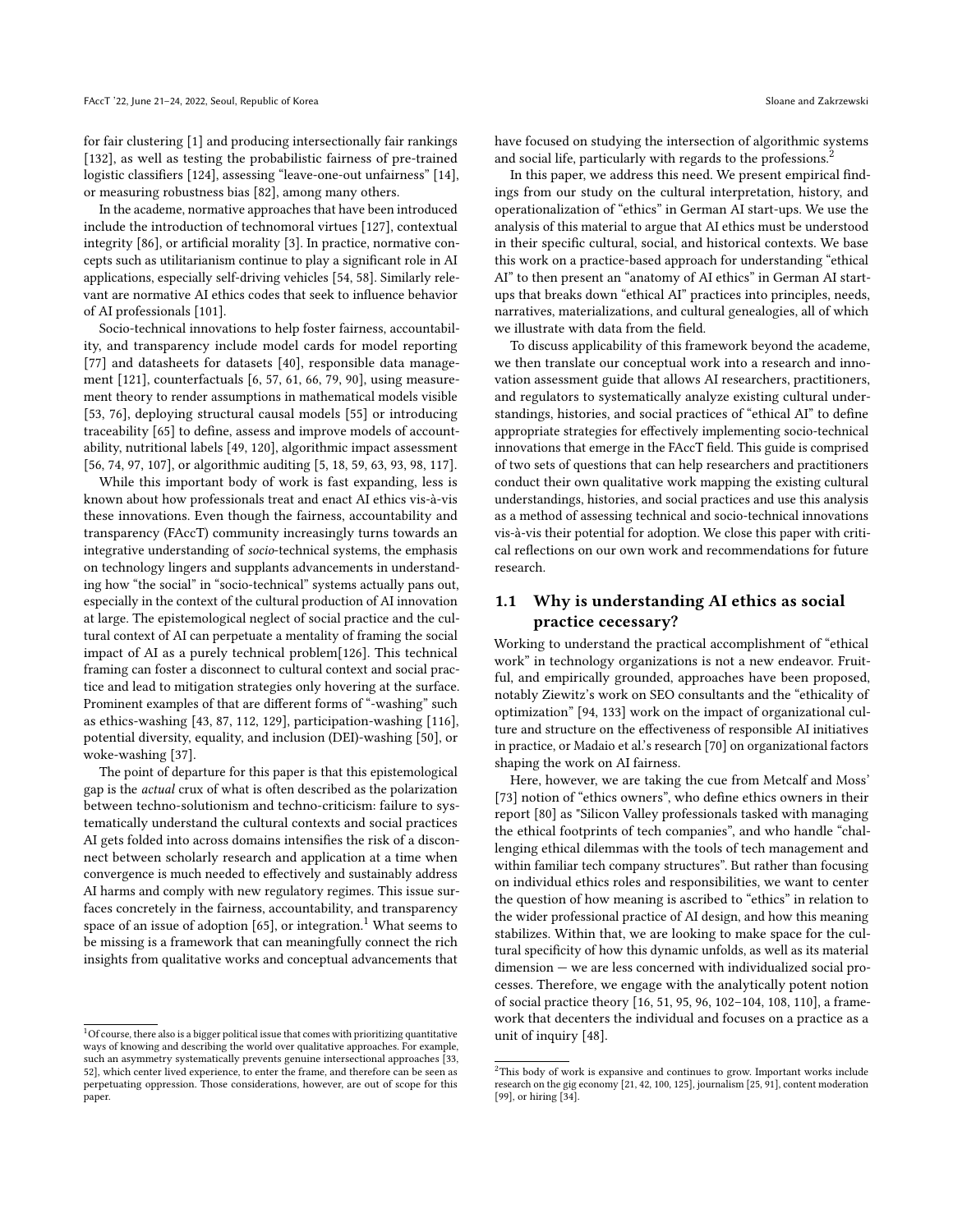Specifically, we build on Shove, Pantzar, & Watson's [\[109\]](#page-12-25) framework that focuses on the dynamics of social practice as a way of charting and understanding patterns of stability and change. They suggest that social practices are comprised of the three elements: meanings, competences, and materials. Meanings designate the social and symbolic significance of participation in any given moment, including emotional knowledge; competences are skills, multiple forms of shared understanding and the practical knowledgeability; materials are objects, infrastructures, tools, hardware and so on, as well as the body itself [\[109\]](#page-12-25). These elements are individually distributed and combined but inform each other. A social practice stabilizes when the three elements are linked up, whereby this stabilization is not static, because elements change as linkages between them are continually made and remade and practices stabilize (or disintegrate) across time and space. The making, breaking, and re-making of links between the elements is "transformative" in that it (re-)shapes those elements that do not disintegrate. Important, here, is the idea that continuities shape competences, materials, and meanings, and how they link up [\[109\]](#page-12-25). Shove, Pantzar, & Watson [\[109\]](#page-12-25) use the case of the social practice of (car-)driving to work this out, discussing how the material design of a car is a continuation of the design of a horse carriage, rather than a radical new design, and that driving on the left-hand side of a road (in the UK) relates to swords typically being held on the right hand.

What is important to note in this context is that Shove, Pantzar, & Watson [\[109\]](#page-12-25) describe the connection of various social practices in terms of "bundles" and "complexes" of practice, as well as circuits of reproduction, that have "emergent lives of their own" [\[109\]](#page-12-25). Whilst we do not contend that, we are interested in what that means in the context of the body of a profession, and the profession of AI design and the field of German AI start-ups specifically. In other words, we are concerned with an interpretation and a use of social practice theory that has a more bounded focus, that is more closely tied to the research focus on organizations, and reflects the insight that was gathered from the empirical data.

Therefore, we use social practice theory in conjunction with our empirical data to develop an "anatomy" of AI ethics. The connecting thread between the two is a concern for stabilization: the anatomy of AI ethics is comprised of a "skeleton" and of "soft tissue" which together stabilize AI ethics in German start-ups. The "skeleton" of AI ethics is comprised of five connected and mutually constitutive AI ethics elements that broadly map onto the characteristics of the social practice elements of competencies, meanings, and materials, but are more nuanced (see discussion below): principles, needs, narratives, ethics materials, and cultural genealogy. Whilst these five elements scaffold AI ethics, they are brought to life – in a specific context – by the "soft tissue" of this anatomy: the way in which principles, needs, narratives, ethics materials, and cultural genealogy are enacted in an interconnected way. In other words, the "skeleton" is the What of (the stabilization of) AI ethics in German start-ups, and the "soft tissue" is the How. Below, we illustrate this dynamic by discussing the enactment of the principles "Mitbestim-mung" (co-determination) and "Verantwortung" (responsibility).<sup>[3](#page-2-0)</sup>

It is important to note that the anatomy frame is not a replacement for the social practice theory approach, it is an expansion thereof.

As demonstrated in the discussion part of this paper, we argue that using social practice theory in this way is particularly fruitful for researchers and practitioners who wish to consider where and how technical and socio-technical innovation on fairness, accountability, and transparency can be best "linked into" existing social practices of AI design and stabilized as an integral element of them - or in other words: so that they "stick" better.

# 2 DATA COLLECTION, ANALYSIS AND LIMITATIONS

This paper reports on empirical findings that are part of a larger qualitative study on the operationalization of ethics in German AI start-ups.<sup>[4](#page-2-1)</sup> The study aims to map out and understand the plurality of social assumptions and historical continuities that give shape to how German AI start-ups put "ethics" into practice as an organizational responsibility and as a cultural understanding. Guiding research questions are: What is the plurality of meanings of "ethics" among German AI start-ups? What are the basic social assumptions and cultural processes that underpin "ethics" in German AI start-ups? What are the principles, processes, and practices that materialize "ethics" in German AI start-ups?

### 2.1 Data Collection and Analysis

Because this study is focused on researching articulations and enactments of "ethics" through the lens of AI practitioners (in this case in German AI start-ups), a qualitative research approach in the form of semi-structured interviews was chosen.<sup>[5](#page-2-2)</sup> Research participants were sourced through the German Federal Association of AI Businesses (KI Bundesverband), the University of Tübingen, various AI industry event pages, and personal networks of the research team. All companies that self-declared to be a start-up, and that offered AI technology, were included in the sample for outreach. As of December 2021, the research team had conducted 64 interviews. 64% of the individuals that were interviewed identified as AI start-up founders or co-founders, 30% as AI start-up employees. The remaining 6% were representatives of AI start-up associations or accelerators.

For each interview, an interview protocol encompassing seven topics formed the basis for the conversation. These themes were derived from a scoping literature review on AI ethics (see section 1), and the empirical focus developed for the study. The themes were: start-up background, which included questions around the AI that the company built or used; ethics within the start-up, which included questions about how the interviewee defines ethics, as

<span id="page-2-0"></span><sup>3</sup>To date, our analysis shows 10 principles overall: "Mitbestimmung" (codetermination), "Verantwortung" (responsibility), "Ehrlichkeit" (honesty), "Aufklärung" (education / enlightenment), "Austausch" (exchange), "Fortbildung" (training), "Ab-sicherung" (coverage), "Ordnung" (order), "Forschung" (research), and "Miteinander"

<sup>(</sup>togetherness). Discussing all of these in this paper, however, is out of scope. We therefore decided to only showcase the two most prominent principles to show how the elements are connected.

<span id="page-2-1"></span> $^{4}$ The project is housed at the Tübingen AI Center, University of Tübingen, Germany, and the Principal Investigator is Mona Sloane.

<span id="page-2-2"></span><sup>&</sup>lt;sup>5</sup>The original research proposal also encompassed participant observation in selected AI start-ups and accelerators, primarily in locations where there are AI start-up hubs, such as the Cybervalley in Tübingen, and various AI campuses in Berlin. Due to the Covid-19 pandemic, however, in-person research was suspended and the research team had to focus on conducting interviews virtually. It is important to note that due to the lack of in-person engagement, it was extremely difficult to source research participants and grow the data pool.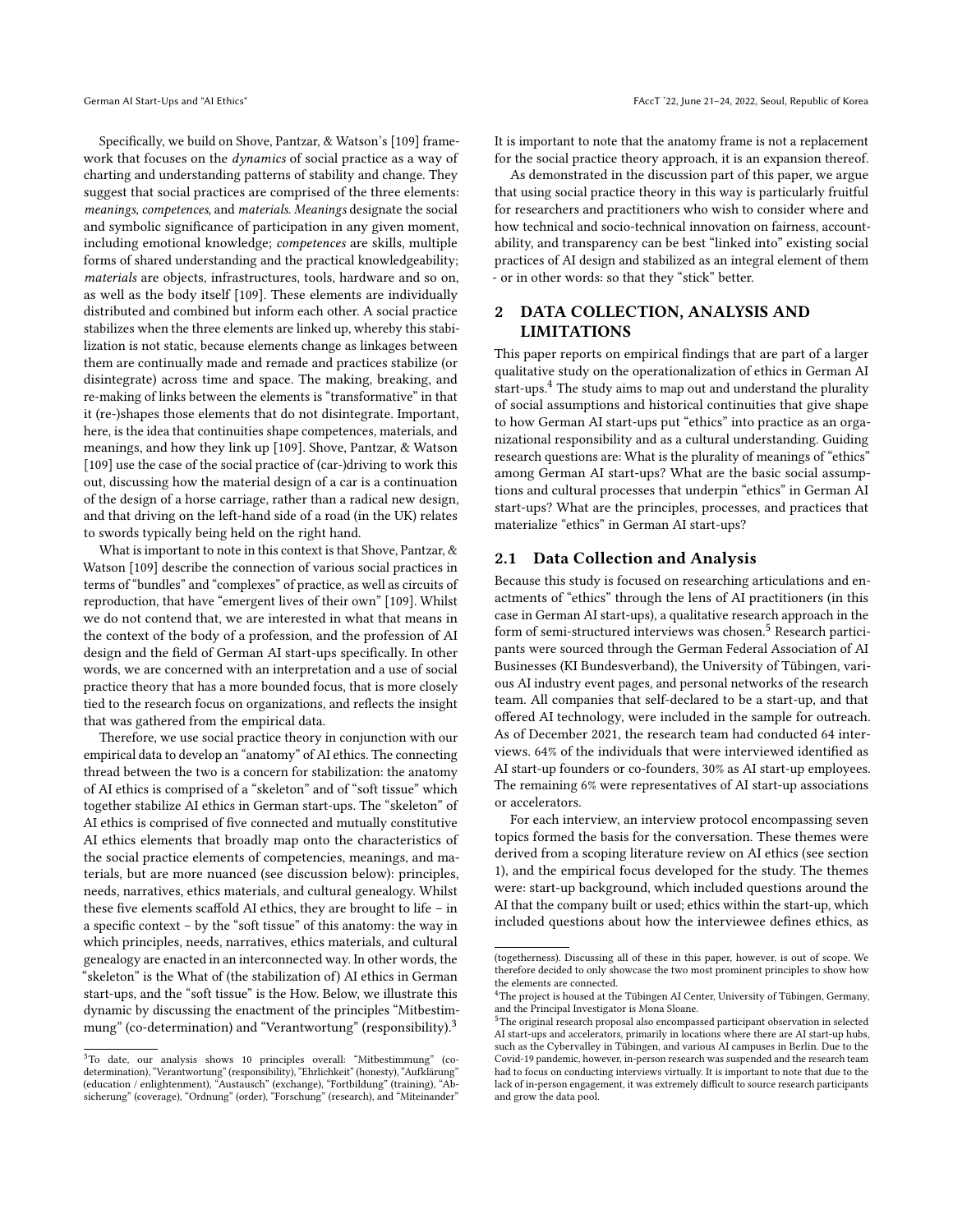well as how ethics - as per their own definition - plays a role in the organization; ethics pertaining to technology design, including questions of how ethics are measured, if at all; ethics and AI generally, including questions about the social role of AI, and AI innovation in the context of inequality; the German start-up landscape, including questions around availability of government funding vs. venture capital, geographic or thematic AI innovation clusters, and the general understanding of "ethics" within the German AI industry; professional ethics, including the question of professional responsibility and accountability; and regulation, including questions about data protection, German and European approaches to AI regulation, and their relationship to ethics.

As per IRB protocol,<sup>[6](#page-3-0)</sup> all research participants had to sign a consent form prior to the interview. Of the 64 interviews 60 were conducted in German, 4 were conducted in English. All interviews were recorded and then transcribed using transcription software. Transcripts were cleaned manually and anonymized and entered into the transcription software Atlas.ti, where all interview material was coded.<sup>[7](#page-3-1)</sup>

The data analysis followed a grounded theory approach. Grounded theory [\[24,](#page-10-21) [26,](#page-10-22) [41\]](#page-10-23) is an approach that generates theory from data in an iterative way. This approach was chosen as it is most appropriate for studies that are based on open-ended research questions. It was also chosen because there is little known about the phenomenon of how actors within German AI start-ups specifically construct and enact "ethics". Grounded theory was also chosen because it allowed for flexibility in the research process. Specifically, the grounded theory approach allowed for iteration in both data collection and analysis. In terms of data collection, it allowed shifting emphasis in interviews while sticking to the interview protocol. Initial coding followed the themes in the interview protocol, as well as the social practice theory lens deployed in this study (with a particular focus on coding for the elements). As coding progressed, clearer and more nuanced patterns emerged, as well as the relationship between them. We learned, for example, that the element of "meaning" bifurcates into needs, narratives, and cultural genealogy, all of which are culturally and historically specific. As data collection progressed and researchers gained more knowledge and understanding of the field, questions could be asked in a more targeted way. For example, the question of how "ethics" are materialized within the company initially was asked in an abstract way and later became a series of questions asking the research participant to mentally visualize the company, its environment and relevant actors, projects, processes, and how they are connected, and then to articulate where they "see" ethics in that visual. In terms of analysis, it allowed letting the data point to analytical foci and theorizations that were not expected when the study was originally designed. The grounded theory developed here – the anatomy of AI ethics – emerged at this juncture, allowing us to move from Shove, Pantzar, & Watson's notion of clustered and bundled practices, to the profession- and organization-focused concept of the anatomy of AI ethics.

### 2.2 Limitations

There are a number of limitations of this study. First, this study depends on voluntary participation of participants and resulting self-selection of participants and a data set that is likely to be biased. In this case towards start-ups that were part of the ecosystems that the research team was able to tap into, towards start-ups that are already thinking about ethics and/or want to participate in the AI ethics discourse, or start-ups that have the "ethical" stance to support research (see below). Due to self-selection, the data set is also biased towards founders and co-founders rather than employees or freelancers. Second, restrictions on in-person research due to the COVID-19 pandemic severely limited the scope of the originally envisioned research. Specifically, the research team were not able to conduct in-person research via participant observation or more informal interviews ("water cooler conversations") on site – methods that are essential for observing and recording social practices [\[105\]](#page-12-26) – and had to rely on the cumbersome process of formally scheduling and conducting interviews on video platforms. Because in interviews, especially virtually conducted interviews, practices are not directly observed but captured through the reporting of those enacting them, some scholars have questioned their viability for social practice research [\[16,](#page-10-14) [105\]](#page-12-26). Others, however, have rejected participant observation as the "golden standard" of social practice research and have argued for the benefit of interviews as producing equally relevant knowledge on practices, not least because narratives can then enter the analytical frame, and because interviews themselves are a social practice  $[47, 85]$  $[47, 85]$  $[47, 85]$ .<sup>[8](#page-3-2)</sup> For this research, we have taken the cue from the latter group, and argue that interviews are an appropriate method for conducting research on social practices, falling in line with scholars who have called for a "method pluralism" in social practice research [\[69\]](#page-11-24). Third, this study is limited, much like any other empirical research, through the powerful position the researchers take on as gatekeepers of both data collection and data analysis, requiring reflexivity of the researchers' own positions and perspectives. In this case, this means acknowledging that both researchers identify as middle-class, European, white, native Germans with proficiency in English, $^9$  $^9$  and with degrees from elite institutions (among other identifiers), characteristics they share with many of the research participants. While these shared identifiers may have facilitated access to some research participants, predominantly founders and co-founders, it may have prevented access to others, predominantly employees.

# 3 THE ANATOMY OF "AI ETHICS" IN GERMAN AI START-UPS

### 3.1 The Skeleton

3.1.1 Principle/s. The social practices that constitute "ethics" in German AI start-ups are anchored by distinct principles that permeate across the field of German AI start-ups at large and that serve as

<span id="page-3-1"></span><span id="page-3-0"></span> $^6\!$  This study was approved by the IRB of the University of Tübingen (Ethikkommission). <sup>7</sup>All data is stored securely on password-protected servers. Codebooks are stored separately from interview data. As per German data protection regulation, the code list will be destroyed by 2023. The anonymized data will be kept for at least 10 years.

<span id="page-3-2"></span><sup>&</sup>lt;sup>8</sup>It must be noted that the overwhelming majority of interviewees reported that their entire organization was working remotely at the time of the interview. Some start-ups did not even have office space but were fully remote. Many corporate and non-corporate organizations have fully embraced a remote or hybrid office structure. Against that backdrop, social practice researchers will have to fundamentally rethink what it means to collect data on social practice.

<span id="page-3-3"></span><sup>&</sup>lt;sup>9</sup>It must be noted that proficiency in both German and English enabled the research team to delve into relevant scholarly literature in both languages.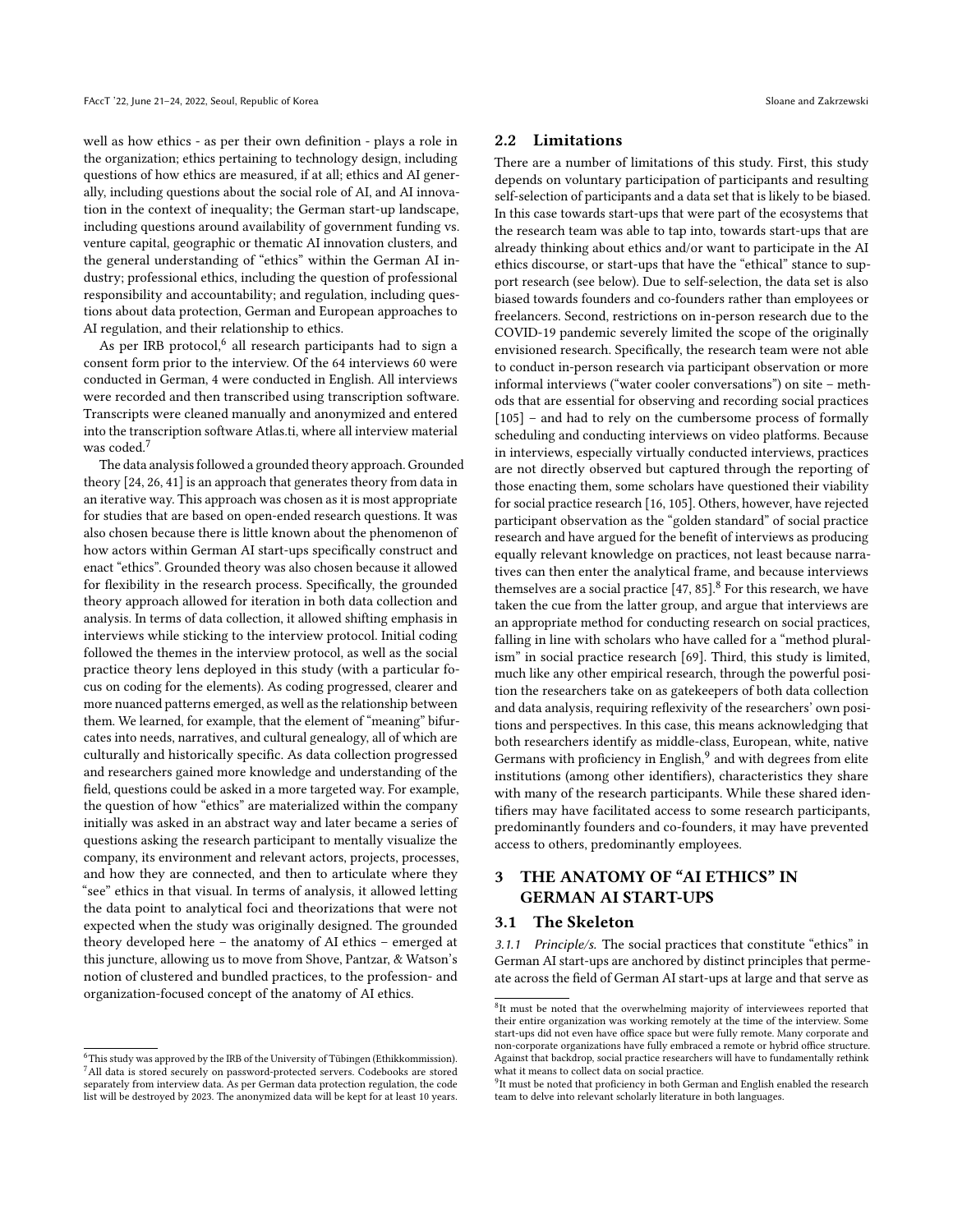actionable frameworks and actions within the organization. These principles have a central function in that the other elements - needs, narratives, ethics materials and cultural genealogy - are articulated in reference to the principles. The principles presented themselves not as what is commonly understood as human values or as virtues per se, or as what has been critiqued as norms and methods that have little bearing on actual practice [\[78\]](#page-11-25), but as frameworks that directly affected collective behavior, particularly within an organization. As such, they are closely related to what has been described as "business ethics", which is "focused on the human values to coordinate activity inside a business operation" [\[80\]](#page-11-20). In that sense, principles serve as framing devices for what is considered "ethical" practice within an organization and, perhaps more importantly what is not, and how this practice is organized, and accounted for [\[62\]](#page-11-26).

The principles we identified were both aspirational and concrete in that they represented ethical ideals a company had set for itself, for example creating and maintaining a culture of responsibility, as well as concrete actions and activities that materialized that ideal (see "ethics materials" below). They were underpinned and carried through by distinct narratives, they were serving particular needs of the organization and the AI community of practice at large, they had clearly identifiable cultural and historic roots, and they materialized as various socio-technical arrangements, roles, responsibilities, and so on.

The principles that clearly emerged in the data showed clearly identifiable roots in German history and culture. We therefore chose to retain the original German terminology to describe them.<sup>[10](#page-4-0)</sup> This is as much a methodological strategy as it is an analytical stance, because it centers the idea that what counts as "AI ethics" is not only culturally specific, but stabilizes as part of the wider social practice of AI design within a field [\[115\]](#page-12-27). It is important to note that principles co-emerge and overlap, rather than being strictly separate from one another, and that they can encompass a wide range of concerns and activities. The analysis below should, therefore, be read as the beginning of an in-depth analysis and mapping of AI ethics concerns in German start-ups which will grow as the data analysis progresses.

3.1.2 Needs. Our data showed that "ethics" in German AI start-ups materialized not altruistically, but served to meet a wider range of (business) needs that were internal to the AI start-up organization. These needs arose from very specific social, political, and commercial contexts, such as German data protection regulation. In the "soft tissue" section, we describe how these contexts created pressures, issues, and concerns that materialized concretely as problems in and for the organizations we studied, such as issues around talent scarcity, transparency mandates, or client acquisition and retention. These problems were addressed through the way in which the aforementioned principles were enacted within the organization. For example, the need for scarce talent became an ethics problem as AI start-up founders found technical talent fastidious with workplace choices and preferring organizations that allowed for their individual ethical concerns to be heard and integrated into decision-making processes, such as around client selection.

3.1.3 Narratives. While principles depict broader AI ethics frameworks that work to influence collective behavior, and needs represent concrete problems that organizations "solved" through ethics, narratives were concrete stories that informed the organizational and social logics that underpinned the principles and their enactment. Narratives are "ensemble [...] of texts, images, spectacles, events and cultural artefacts that 'tell a story'" [\[4\]](#page-10-27). Narratives are both more concrete and elaborate than principles and they play an important role for how individuals, communities, and organizations make sense of and act upon the social worlds they are involved in [\[44\]](#page-10-28). Typically, the role of narratives is to justify the how principles are enacted, and needs are met. Recent research has shown that narratives around AI in particular play an important role in shaping public opinion on technology, as well as technology innovation and regulation [\[22,](#page-10-29) [23,](#page-10-30) [111\]](#page-12-29). Importantly, they often serve to rationalize social and racial hierarchies and the status quo [\[8,](#page-10-31) [19,](#page-10-32) [130\]](#page-12-30).

The narratives that we captured had a distinct function for the or-ganizations we researched.<sup>[11](#page-4-1)</sup> Sometimes, they presented in the form of if-then statements that rationalized particular stabilizations of the ethics principles. For example, a narrative that sustained how "Verantwortung" (responsibility) was enactacted was that individuals had a responsibility to articulate their personal "ethical" concerns, for example about projects or clients, and that this dynamic would create a generally more ethical organization ("If everybody takes seriously their responsibility to articulate their personal ethical concerns, then the company will be more ethical."). It is important to note that there were multiple and continually emerging narratives connected to each of the principles we identified, but they all connected directly to the needs of the organization.

3.1.4 Ethics Materials. Principles, needs, narratives, and cultural genealogies concretely came to bear through what we call "ethics materials": concrete objects, processes, roles, tools or infrastructures focused on "AI ethics". That could include company chats dedicated to AI ethics-related concerns, such as social impact or AI fairness, ethics advisory boards, working groups, philanthropy, data security protocols, codes of conduct, participation processes for employees, training, mission statements, environmental sustain-ability campaigns, and much more.<sup>[12](#page-4-2)</sup> Moss and Metcalf [\[80\]](#page-11-20) term

<span id="page-4-0"></span> $^{\rm 10}$  It is well known that language and knowledge shape each other [\[60,](#page-11-27) [131\]](#page-12-28), and that certain terms cannot be readily translated, partially because they provide a certain vagueness that serves as an umbrella term for multiple interpretations which are culturally specific. Whilst ontologically difficult to pin down, these terms can play a central role for ordering social life. For example, Bille [\[12,](#page-10-25) [13\]](#page-10-26) argues that the Danish (and Norwegian) word "hygge" does not just mean "cosy", but describes an atmosphere, a whole way of being in the world, and of being with other people. "Hygge" is aspirational, something to strive for, as well as real and distinctly materializes in social situations and is immediately recognizable by those familiar with this concept. It often stands in for what is "typical" Nordic culture [\[68\]](#page-11-28). The Dutch notion of "gezellig" is comparable, yet different, connoting cosyness and comfort, but with a distinct emphasis on conviviality over solitude. The principles that emerged from how our research participants described the role of "ethics" in their organizations showed a similar simultaneousness of vagueness and specificity that appeared to be best graspable by retaining its original terminology.

<span id="page-4-1"></span> $11$ The narratives in the "soft tissue" section are not taken from the dataset verbatim, but are aggregates of statements and stories.

<span id="page-4-2"></span> $12$ While ethics materials clearly emerged in the data analysis, it has to be noted that we also specifically asked research participants about the processes, roles, activities, which they would classify as "ethics". We used a very specific thought experiment for that, which we called the "post-it question", whereby we asked the research participants to mentally visualize their organization of interconnected spheres (spheres could, for example, bind people and processes together by a shared responsibility, such as HR, by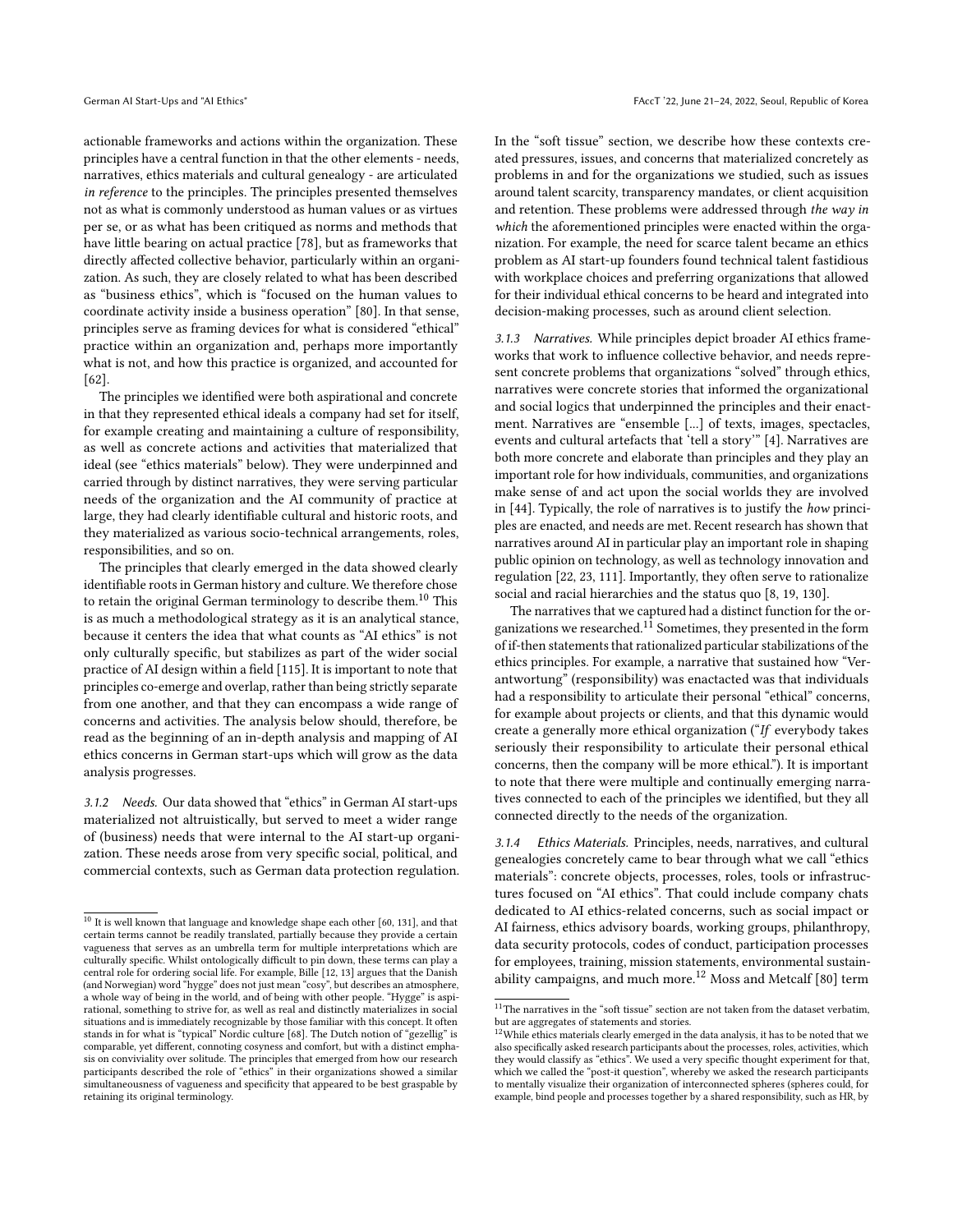these "ethics methods" and describe them as replicable routines that foster predictability and accountability.

We, however, want to remain committed to the aforementioned social practice theory approach [\[109\]](#page-12-25) as an analytical lens which describes "materials" as one of three key elements of any social practice. This lens allows us to examine materials, processes, and technologies that go beyond Moss and Metcalf's focus on predictability and accountability, and that generally play an important role in the social constitution of AI ethics.

3.1.5 Cultural Genealogy. In the data analysis, it became clear that the principles we observed were culturally specific and rooted in distinct histories and genealogies of practice. To understand how contemporary AI ethics stabilizes as a social practice and understand its cultural specificity in the German context, it is important to trace the trajectory of the principles, and their interconnectedness with the other elements (especially needs and narratives). We propose doing so by focusing on the cultural genealogy of principles. This is not a matter of mapping traditions to argue for a structuralist notion of cultural reproduction and path dependency, but of mapping the continuity of a social practice and its elements to understand how standardized concepts, such as concepts of "ethics", emerge in particular contexts.

The cultural genealogies that we trace in our data are not homogeneous, and they do not signify distinct events in Germany's history. Rather, they trace the social history of concrete materializations of the principles in the context of corporate organizations. These materializations are multidimensional. For example, the principle of "Mitbestimmung" (co-determination) is linked to the cultural history of the "Betriebsrat", the workers' council which historically has had significant influence in decision making in German corporate organizations, but also to cultural histories and ideologies of co-determination in general that can be traced back to the Medieval guild system [\[128\]](#page-12-31), and that plays a role in how the collective bargaining power of workers is leveraged via strong unions on the federal level in contemporary Germany. The important part is that even though tech workers in German AI start-ups are not unionized, the thread of the culturally specific continuity of "Mitbestimmung" shapes the professional practice - not as industrial action, but as "ethics".

### 3.2 The Soft Tissue

3.2.1 AI Ethics as "Mitbestimmung".

### AI ethics as "Mitbestimmung" (co-determination) meant em-ployee<sup>[13](#page-5-0)</sup>

In one of our first conversations, we spoke to a founder of an AI start-up that used computer vision technology to optimize

production in industrial mechanical manufacturing. Very early in the conversation, it became clear that AI ethics as "Mitbestimmung" drove key decision-making in the organization. Employees had voiced a desire to participate in decisions about what industries and clients the company should and should not work with. Specifically, there was a clear request to be able to refuse work with clients from the military-industrial complex.<sup>[14](#page-5-1)</sup> Based on that, the company leadership initiated an "ethics council" (consisting of three individuals: an employee, a doctoral candidate [who was not on the payroll] and a student) which conducted a survey among employees to gauge what was of "ethical relevance" to them. This data was then clustered into an "ethics matrix", a spreadsheet used to vote on taking on new clients or projects. Employees would add their "ethics scoring" regarding a new client or project into the spreadsheet, which were averaged against predetermined thresholds. Projects and clients that scored below the threshold were deemed "okay", projects just above were deemed to be "in the middle" and needed to be discussed with the ethics council to reach an individual decision, and "extreme cases" were desk rejected by senior management.

This method was, in part, born out of the need to more deeply explore ethical issues in complex circumstances, particularly in the context of interlinked supply chains for military applications. The overarching goal of how "Mitbestimmung" was operationalized as ethics within this organization was to ensure that employees felt that their opinion mattered and was respected, that there was active participation in company decision making (even though the founders still effectively made each decision), and to create transparency across the organization. But it was also conceptualized as a talent attraction and retention tool, and as non-monetary compensation: "We depend on young people joining our company who are willing to work for lower salaries (...) so we need to offer them an environment in which they like to work, because we cannot pay them that much money. (...) But what does environment mean? Where they like to work, where they get a free beer after work beer and cereal, and also participation (...) real participation."[15](#page-5-2)

The needs that "Mitbestimmung" served were threefold: they derived from the necessity of continually establishing a shared set of values and a shared moral compass. This was connected to the need of establishing transparency about underlying rationales for decision making across the company. A very distinct need that was served through "Mitbestimmung" was the need for talent attraction, alternative compensation, and retention.

The narratives that underpinned "Mitbestimmung" were:

• "Our employees need to have a voice in some key company decisions (e.g. client acquisition) to collectively define a shared set of values ('moral compass') that will keep the company ethical at large."

responsibility, or by hierarchy, background, interest, or by a product). We then asked them to imagine they had an unlimited stack of post-its with the word "ethics" at hand, and to put an ethics post-it anywhere in the ecosystem of spheres where "ethics" plays a role.

<span id="page-5-0"></span> $^{13}\rm{For}$  this paper, we differentiate between "employee" and "worker" based on the notion that "employees" are permanently employed by an organization, whereby "workers" are precarious [\[15\]](#page-10-33). The vast majority of individuals we interviewed reported to be permanently employed by their organizations. However, it must be noted that these semantic distinctions are not the same in German, where the terms "Mitarbeiter" or "Arbeitnehmer" designates both "worker", "employee" or "staff", and where labor law is much stricter, generally limiting outsourcing and external contracting [\[46\]](#page-10-34).t participation in corporate decision making.

<span id="page-5-1"></span> $^{14}\mathrm{This}$  stance reverberates across the field of German AI start-ups. When talking about ethics, almost every research participant framed refusal to work with the military industrial complex as ethics.

<span id="page-5-2"></span><sup>15</sup>Extended original quote in German: "Und wir sind angewiesen, dass wir junge, talentierte Leute bekommen, die bereit sind für wenig Geld bei uns zu arbeiten. Und dann haben wir so gedacht okay, wie können wir das kompensieren? Also ganz betriebswirtschaftlich. Wir müssen denen halt ein Umfeld bieten, in dem sie gerne arbeiten wollen, weil wir könnten denen nicht soviel Geld bezahlen. Das heißt dann okay, was heißt denn Umfeld? Wo sie gern arbeiten, wo sie ein Feierabendbier kriegen und Müsli... und auch Teilhabe. Und das war halt wirklich Teilhabe, das mit den Kunden, also die moralisch fragwürdigen Deals - findet niemand in Ordnung."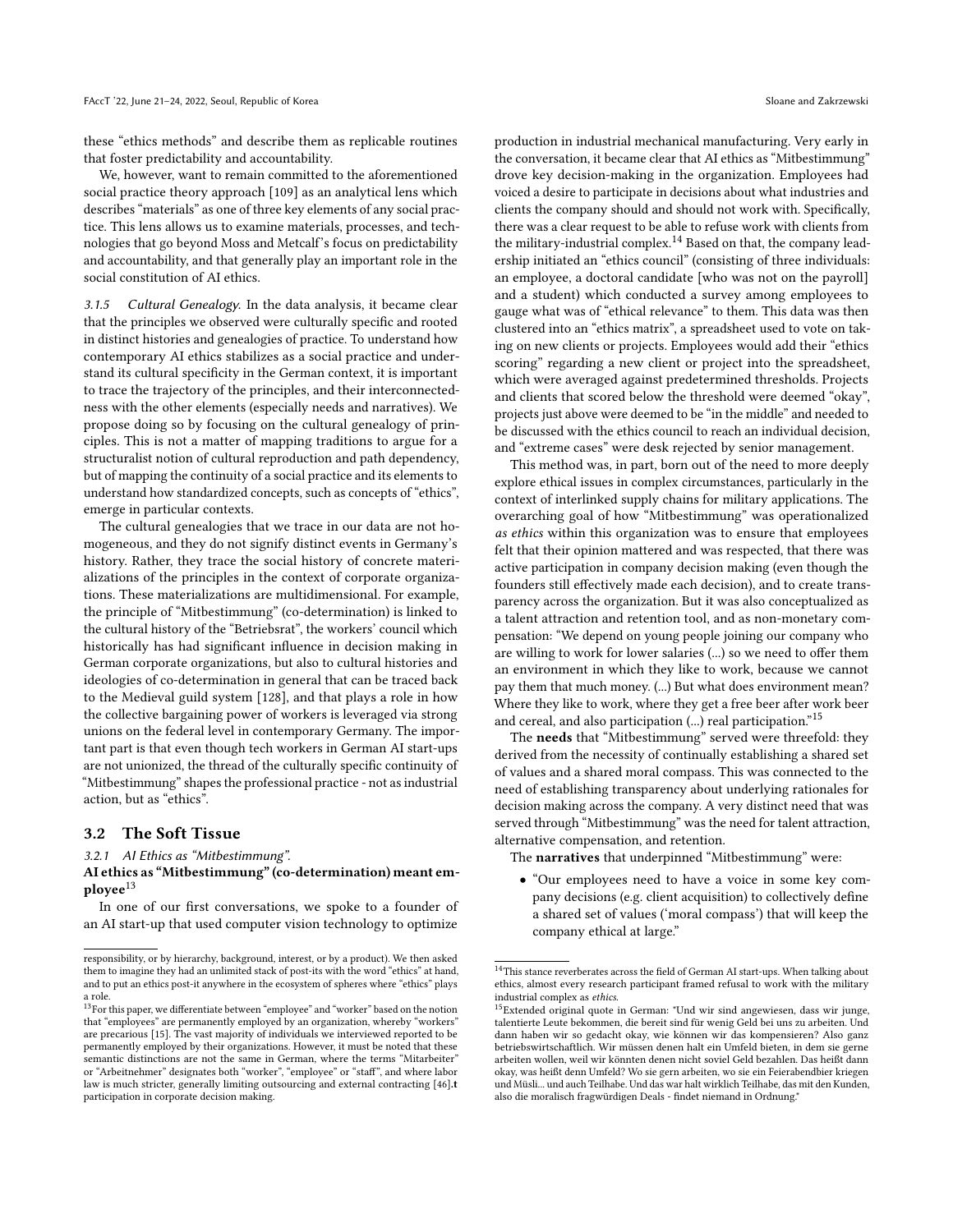- "In order to attract and retain the young tech talent that we can 'afford' as a start-up, we have to offer ways to be actively involved in 'ethical' decision making in the company, because this is a demand in this demographic."
- "To keep up morale in our team(s), we need to create transparency about (ethical) decision-making in the company."

The ethics materials that substantiated "Mitbestimmung" were:

- Formalized co-determination processes focused on ethics, such as a platform for employee voting on client selection
- Routines for "taking temperature" from employees in allhands team meetings to understand how they "feel" about the direction of the company, specifically with regards to ethical concerns around new projects and clients
- $\bullet$  Regular social gatherings ("Stammtisch"<sup>[16](#page-6-0)</sup> to discuss company matters, particularly as they pertain to "ethics" issues, such as social or environmental concerns

There is a strong cultural genealogy of "Mitbestimmung" in the German workplace. It is a well-established corporate governance mechanism in German organizations with a long-standing tradition [\[119\]](#page-12-32). It has been formalized in a range of laws: initially the "Betriebsrätegesetz" (Worker Council Law) from 1920 to 1933 and now the "Betriebsverfassungsgesetz" (Work Constitution Act) which was introduced in 1952 [\[81\]](#page-11-29). Additionally, the "Mitbestimmungsgesetz" (Codetermination Act) from 1976 applies to corporations of 2000 and above employees which has been particularly relevant for the manufacturing sector. This law mandates the representation and participation of employees in the supervisory board ("Aufsichtsrat") [\[81\]](#page-11-29).

The cultural practices around co-determination in the workplace date back to early days of the industrial revolution in the mid-1800s when, for the first time, large numbers of workers worked for one organization and questions around governance and representation arose. Collective action, famously through strikes of Silesian weavers in 1844 and across the nation in 1848 as well as large strikes among textile and garment workers and miners around the turn of the century [\[64\]](#page-11-30), eventually prompted governmental intervention in the young Weimar Republic to formalize the representation of worker interests [\[2\]](#page-9-2). Agreements between company owners, government, and workers materialized in the Weimar "Betriebsdemokratie" (business democracy): in-lieu with the progression of democratic governance overtaking the political arena, "Betriebsdemokratie" was the extension of democratic principles and processes into the realm of the companies permitting the representation of worker interests in a dual manner in society [\[71,](#page-11-31) [84\]](#page-11-32). The legacy of these institutions engrained co-determination as guiding governance principle into the modern German economy [\[92\]](#page-11-33), for example through the implementation of workers' councils ("Be-triebsrat" or "Betriebsräte"),<sup>[17](#page-6-1)</sup> which to this day play a prominent

role in German corporate organizations [\[106\]](#page-12-33).[18](#page-6-2) Co-determination came under attack during the Nazi era, when these institutions were targeted, broken-up and replaced with authoritarian governance structures to stifle resistance and opposition [\[75\]](#page-11-34). Consequently, re-instituting co-determination through fostering strong unions and worker councils was a central mechanism in the rebuilding of postwar Germany [\[71\]](#page-11-31).

Today, practices of co-determination are also prominent in the German "Mittelstand"[19](#page-6-3) culture in which familial-like relations between business owners and employees inform a working environment of cooperation, trust, and worker participation [\[9\]](#page-10-37). While worker organizing, representation, and co-determination is strong in many industries across Germany, and specifically those in the manufacturing sector, employees in AI or tech start-ups often face precarity and tend to be not unionized [\[7,](#page-10-38) [35\]](#page-10-39). This is a trend that is different in other parts of the world, for example the U.S. which has seen a growing "tech worker movement" (see, for example [\[123\]](#page-12-34)), or the Israeli tech industry, which has seen growing unionization [\[36\]](#page-10-40).

#### 3.2.2 AI Ethics as "Verantwortung".

### AI ethics as both individual responsibility and standardized processes to ensure ethical conduct, as well as corporate responsibility.

Across almost all of our conversations, the topic of individual and collective responsibility played a central role in how participants constructed and enacted "AI ethics". In the case of individual "Verantwortung", one data scientist employed at an AI start-up explained that they trusted their team members to flag ethical concerns if they "sensed" issues. This approach was echoed by another research participant who described regular feedback meetings that served as the space where employees were expected to raise (ethical) issues and concerns they identified within the company.

Collective "Verantwortung" in AI start-ups very concretely materialized in working groups. Generally, these working groups emerged "bottom up" with teams organizing informal gatherings to discuss ethical topics in relation to their organization or their professional practice, ranging from internal company processes, work replacement via automation, to sustainability. For some startups, this was time employees spent working on these issues on a

<span id="page-6-0"></span> $^{16}\mathrm{The}$  "Stammtisch" translates to "tribal table" refers to a tradition from Central Europe of regular meetings of a peer group at the same tavern. Historically, these gatherings formed an important public sphere for both for the working class as well as for political

<span id="page-6-1"></span>activists to share and discuss current affairs in a convivial setting [\[17\]](#page-10-35).<br><sup>17</sup>"Betriebsräte" are worker councils that are a formalized representation of workers' interests within a company. This working relation is mandated by the "Betriebsverfassungsgesetz" (Works Constitution Act)[\[38\]](#page-10-36). A representative or multiple representatives are elected by all employees usually for a period of four years. The "Betriebsrat" is a voluntary position. Employees pursue those commitments on company time and receive full pay. They are tasked with representing employee interests at the top level

of the company, spanning from arrangement of health and safety at the workplace, matters of company orders ("Betriebsordnung", see below), organization of working hours and breaks to the introduction and application of technologies that surveil and evaluate the behavior and performance of employees).

<span id="page-6-2"></span> $^{18}\rm T$ oday ,"Betriebsräte" are in decline. Empirical research suggests that "Betriebsräte" have lost their appeal for employees as small company-sizes permit a direct negotiation with their management and that they are less likely to be established in owner-managed companies [\[106\]](#page-12-33), which often is the case in start-ups.

<span id="page-6-3"></span><sup>&</sup>lt;sup>19</sup>The "Mittelstand", small and medium-sized companies that form an economic unit, is a phenomenon specific to German-speaking countries. The "Mittelstand" is often characterized by family ownership and leadership [\[9\]](#page-10-37). Whilst business owners hold control over company decisions over its trajectory, they equally carry the responsibilities that come with entrepreneurial ventures [\[39\]](#page-10-41) engendering a pronounced emotional attachment and personal commitment to the company [\[88\]](#page-11-35).This conservative mindset also materializes in strong social bonds between owners and employees and company strategy which are guided by paternalism and longing for multi-generational continuity [\[9\]](#page-10-37). Traditionally, internal company processes and affairs are characterized by a "patriarchal culture and informality" that promote flat hierarchies between management and staff and establish cooperation via trust and a 'give and take'-relation [\[9\]](#page-10-37). These social ties also engrain a strong sense of responsibility for staff which guides a desire for stability and a preference to steady company growth due to maintaining financial autonomy and careful company strategies [\[9\]](#page-10-37)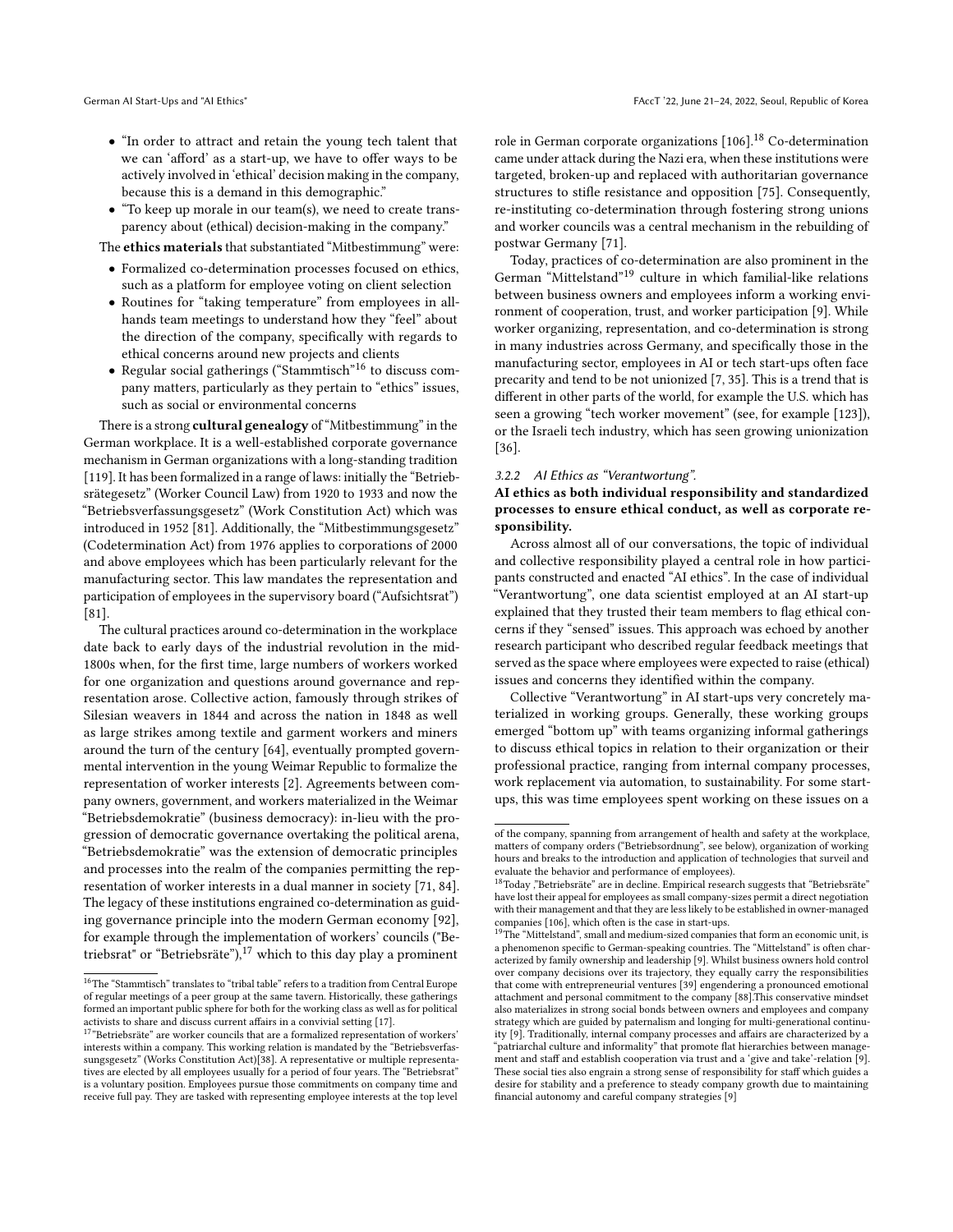voluntary basis, for example during lunch, or after work in a casual setting, such as the company kitchen. Here, employees would be cooking together and discussing ideas pertaining to product development, but also very concrete ethical concerns, such as risk of injury with sensor detection for automated doors, which were then shared as talking and action points with the rest of the company via an internal newsletter. Other start-ups put their employees on the clock to work on ethical issues on company time. For example, one start-up employee explained to us that they were part of a voluntary working group that was tasked with developing a comprehensive ethics strategy for the growing company. For this work, employees were allowed to spend company hours on the work, which was organized in a formal way: some employees would conduct research, others draft parts of the strategy, and findings were presented to the whole company (including senior management) in regular meetings. This research participant remarked that those employees who were part of this working group were representative of those populations most affected by potential AI harms, such as women or queer people. They stated that "it is precisely these groups of people [...] [who join the group] where I think a lot of problems exist [...], where a lot of effort needs to go, because they are not in the majority and questions appear."[20](#page-7-0)  $\,$ 

The needs that "Verantwortung" satisfied were different from the needs that were satisfied by "Mitbestimmung". They responded to and evolved around ensuring cohesion across the workforce, and across hierarchies. It was assumed social bonds would be strengthened through the notion of individual and collective "Verantwortung" (explicitly including issues pertaining to the environment), and that this would also serve as conduit for more responsible conduct across and beyond the organization. Relatedly, "Verantwortung" also derived from the need of establishing and maintaining "order" by way of implicit rules, and a culture of compliance, especially vis-à-vis existing European and German data protection regulation. At the same time, "Verantwortung" was seen as a marketing device, serving the need to signal reliability and responsibility to existing and potential clients, which was felt acutely in the context of AI as an emerging and largely poorly understood technology.

The narratives that underpinned "Verantwortung" were:

- "We all have an individual responsibility to raise any ethical concerns we may have."
- "The individual responsibility to flag ethical concerns serves as necessary checks and balances for corporate conduct and decision making, and as 'ethics insurance'."
- "Responsible AI means grounding AI development and application in research, and to be transparent about the technology that is being designed."
- "Signaling responsibility is key for success-oriented interaction with (potential) investors, clients, and employees, as well as regulators."
- "To ensure individual responsibility and ethical conduct, we formalize our responsibilities, tasks, and commitments with clear frameworks into an organizational order that is transparent to all."

• "Ethics means to fully comply with relevant regulation through standardized processes and responsibilities, particularly in the context of EU and German data protection regulation."

The ethics materials that substantiated "Verantwortung" were:

- Internal and external guidelines, such as mission statements, outlining values that ought to inform and steer responsible behavior
- Internal and external (ethics) advisory boards
- Internal chats focused on "ethics" and societal issues, as well as employee time set aside for strike action (specifically the weekly "Fridays for Future" climate strikes)<sup>[21](#page-7-1)</sup> or collaborative and employee-driven working groups and initiatives to work on and present ethics focused topics, and/or to define mission, strategy or principles, such as ethics principles pertaining to the organization at large organization or to product development
- Memberships in ethics-focused working groups of industry associations (such as the German AI Start-Up Association) or other organizations (such as United Nations Global Impact), as well as local philanthropic support
- Active engagement in academic research through conference participation or research collaborations with university researchers (incl. joint research grants), working with open source models
- Compliance officers and/or clearly designated compliance responsibilities across different domains, particularly data protection regulation, but also sustainability, supply chain, HR, or industry-specific regulation (such as in manufacturing or the medical field)

The notion of individual and collective responsibility in the context of company is deeply rooted in German culture [\[10,](#page-10-42) [89\]](#page-11-36). On the one hand, it is tied to the leadership figure of the business owner, or entrepreneur ("Unternehmer"): to "do good" was, and often still is, a religiously motivated virtue among prominent German business leaders, and it includes treating workers well, and increasingly a concern for environmental protection [\[9,](#page-10-37) [10\]](#page-10-42). Owners of small and medium sized firms are often locally involved in philanthropic efforts [\[67,](#page-11-37) [88\]](#page-11-35). The responsibility of the entrepreneur ("Unternehmerverantwortung") is directly linked to the principle of the social market economy, installed in postwar Germany, which seeks to tame capitalism and capitalists by way of social policies and regulation to maintain a functioning welfare state [\[45,](#page-10-43) [118\]](#page-12-35). The responsibility of the worker, on the other hand, is more closely tied to the principle of civil society which centers the idea of a "good political order" in which citizens possess civil liberties that are tied to active (democratic) participation, which is grounded in the willingness to inform oneself politically, to participate in elections, and to take up public offices  $[20]$ .<sup>[22](#page-7-2)</sup>

The idea of ethics as "order" ("Ordnung") in relation to responsibility also comes to matter in the context of internal protocols, routines, and standardized processes. Often, their purpose is to

<span id="page-7-0"></span> $^{20\, \circ}$  [...] das sind halt genau diese Gruppierungen [...], wo ich halt finde, wo es noch ganz viele Probleme gibt. [...] wo halt einfach Arbeit geleistet werden muss, weil das nicht die Mehrheit ist und dort halt eben dann Fragen aufkommen."

<span id="page-7-1"></span><sup>&</sup>lt;sup>21</sup>"Fridays for Future" is an international youth-led climate-strike movement that

<span id="page-7-2"></span>started in 2018. Strikes take place during compulsory attendance at school [\[72\]](#page-11-38).<br><sup>22</sup>In democratic society, said behavior cannot be enforced. Therefore, civil engagement in society becomes a "political virtue" which marks a "good citizen" [\[20\]](#page-10-44) or a "good organization". Being perceived as "good" in that way was an important market signal to the AI entrepreneurs we spoke to.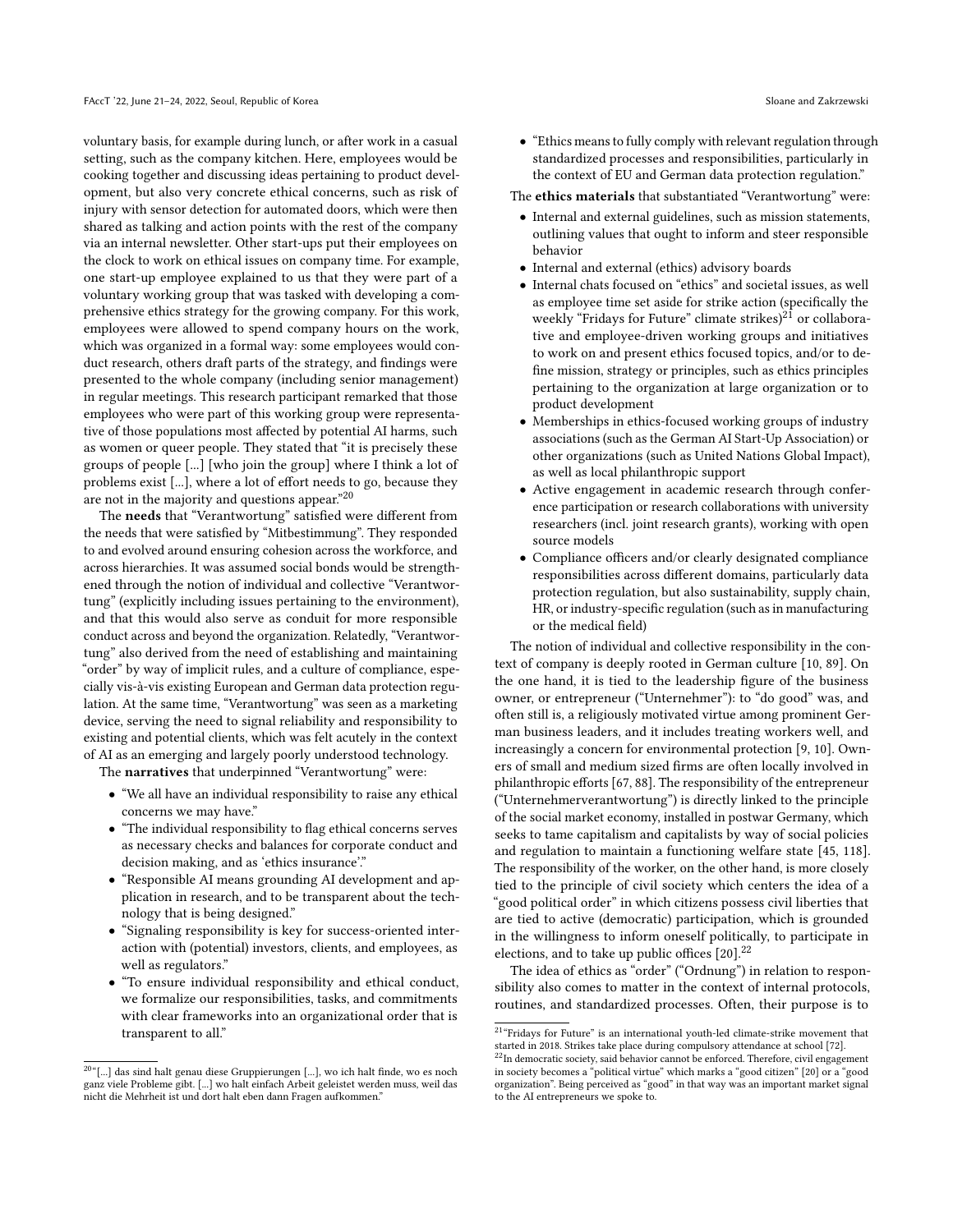ensure a shared understanding of what constitutes responsibility and ethical procedures. The cultural genealogy of this "order" can be traced via the "Betriebsordnung", which today is anchored in German labor law and regulates sociality<sup>[23](#page-8-0)</sup> in corporate settings. The "Betriebsordnung" focuses on the "Ordnungsverhalten" ("order conduct") of employees, which is all conduct that is not directly related to performing a job or related tasks ("Arbeitsverhalten"). Interpretations of this law [\[11\]](#page-10-45) govern, for example, whether or not employees must water plants, or if they are allowed to listen to the radio while at work, but also if they are allowed to accept gifts, drink alcohol, or use company equipment privately. As such, it formalizes what is considered morally acceptable within the social space of an organization and what, therefore, is the individual's responsibility for compliance. Typically, it also defines levels of fines and punishment in case of non-compliance.

After having started the systematic dismantling of unions starting 1933 as part of the total centralization of power, the Nazi regime introduced a new law, the "Arbeitsordnungsgesetz" (AOG) which gave employers total power to install a new "Betriebsordnung". Today, the "Betriebsordnung" cannot solely be determined by the employer, but requires involvement and co-determination via the worker council ("Betriebsrat") as per the "Mitbestimmungsgesetz" (see above). Start-ups do not necessarily have a "Betriebsordnung" that formalizes what constitutes ethical and responsible behavior, but the cultural legacy of ("Betriebs) "Ordnung" permeates through the strong notion of "Verantwortung". For example, even though there is no formalization of employees having to voice their ethical concerns about a product, there is an expectation of it, so much so that it is considered a "checks and balances" system for keeping the whole organization ethical.

# 4 DISCUSSION

The "anatomy of AI ethics" that we presented is emergent from observations and analyses of the social practice of AI ethics. We now want to propose that creating their own "anatomy of AI ethics" can help actors capture continuities, rather than disruptions and breakages. This can facilitate technical and socio-technical innovation that connects to already existing ways of "doing ethics" and ascribing meaning to them, rather than breaking them. For example, the cultural genealogy element provides a pathway for understanding how "AI ethics" is not only not a new concern, but also that its operationalization is a continuation of already existing practices of "ethics" that are culturally specific.

It is important to note that we are not proposing a normative approach of AI ethics practice, nor a simple checklist. Rather, we are proposing a framework that allows actors their own grounded theory.

Understanding existing strategies for putting ethics into action can facilitate the location of connection points to technical approaches and help actors - AI (start-up) managers, engineers, regulators, researchers, professional associations, and more - decide not only what technical and/or socio-technical innovation they need, but where and how to best integrate it into their organization

against the backdrop of rapidly changing regulatory regimes. This approach echoes Rakova et al.'s [\[94\]](#page-11-17) call for leveraging existing practices to help actors navigate the duality of algorithmic responsibility and organizational structure. We argue that it can be particularly useful for adapting to risk-based regulatory demands, such as the AI Act proposed by the European Commission [\[29\]](#page-10-46), which follows an tasks "market surveillance authorities"<sup>[24](#page-8-1)</sup> with compliance control and enforcement. These authorities must individually assess the risk tier of an AI application, and this assessment forms the basis for imposing different obligations onto AI companies, such as adequate risk assessment, documentation and traceability, human oversight, and more [\[30\]](#page-10-47).

To effectively and rapidly comply, and sustainably change the social practice of AI design and deployment vis-à-vis these requirements, we suggest actors use the AI ethics anatomy framework and do so by answering two sets of questions. We outline those below in a research and innovation assessment guide. The first set of questions allows them to map the anatomy of existing AI ethics practice/s. The second set of questions allows them to map and assess existing technical and socio-technical innovation as it is relevant to both the regulatory requirements and their own organizational practices. It prompts them to spell out the type and functionality of any given technical and/or socio-technical innovation (e.g. counterfactual explanations), as well as its aims (e.g. in terms of behavioral change, such as through increasing AI literacy among users who get enrolled into AI systems, or change in policy, such as through improved pathways to recourse). It also prompts them to spell out the connection to the principle/s, needs, narratives, ethics materials, and cultural genealogy previously identified by asking how any given technical and/or socio-technical innovation fits a principle, addresses an existing need, can be embedded into an existing narrative, can materialize as part of existing ethics materials, and connects to the cultural genealogy. To conduct this work, actors can fill-in the following table:

| 1. Anatomy of Existing AI Ethics Practice/s |                                            |  |
|---------------------------------------------|--------------------------------------------|--|
| Principle/s                                 | What is the existing actionable frame-     |  |
|                                             | work related to AI ethics, and what is its |  |
|                                             | meaning?                                   |  |
| Needs                                       | What needs are fulfilled by this frame-    |  |
|                                             | work?                                      |  |
| <b>Narratives</b>                           | What narratives underpin the principle/s   |  |
|                                             | within a specific organizational context?  |  |
| <b>Ethics Materials</b>                     | How does the principle concretely mate-    |  |
|                                             | rialize?                                   |  |
| Cultural Genealogy                          | What are the culturally specific roots and |  |
|                                             | distinct genealogies of practice that un-  |  |
|                                             | derpin the principle?                      |  |

<span id="page-8-0"></span> $\overline{^{23}\text{The}}$  German word used in this context is "Zusammenleben" which literally means "the living together", but not just in the sense of cohabitation in a domestic setting, but generally in the sense of being a member of different communities: at home, at work, in the family unit, among friends, and so on.

<span id="page-8-1"></span> $^{24}{\rm A}$  "market surveillance authority" is "an authority designated by a Member State (...) as responsible for carrying out market surveillance in the territory of that Member State" [\[27\]](#page-10-48) which means monitoring product conformity and compliance with the existing EU health and safety requirements [\[28\]](#page-10-49).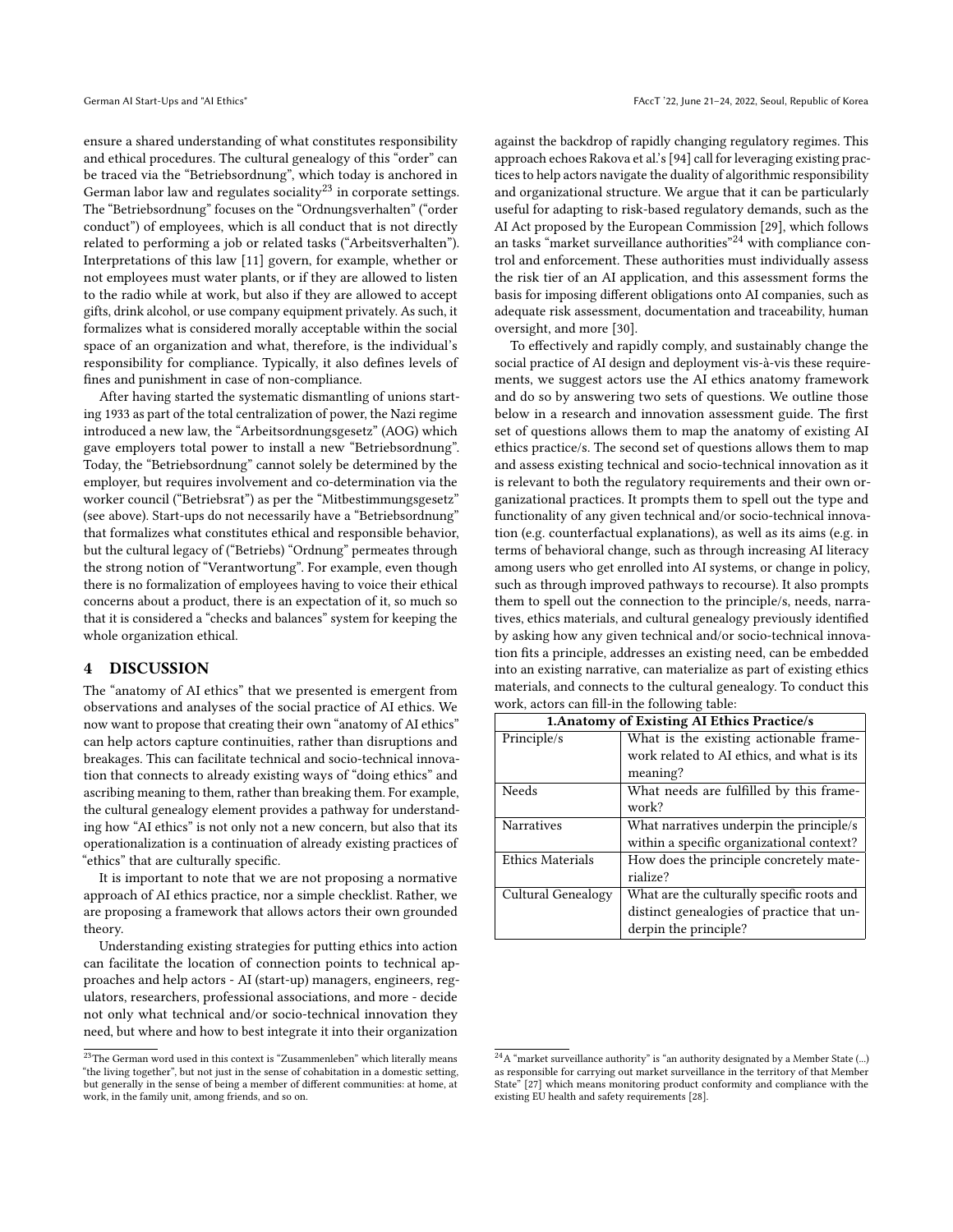| 2. Technical and Socio-Technical Innovation |     |                                                                                                                                                                                                                                                                                                   |
|---------------------------------------------|-----|---------------------------------------------------------------------------------------------------------------------------------------------------------------------------------------------------------------------------------------------------------------------------------------------------|
| Type<br>Functionality                       | and | • What is the technical / socio-<br>technical innovation?<br>$\bullet$ How does it work?<br>• What is the aim of this technical $\ell$<br>socio-technical innovation?                                                                                                                             |
| Integration                                 |     | • How does it fit the XXX principle?<br>• How does it address the existing<br>need of XXX?<br>$\bullet$ How can it be embedded into the<br>existing narrative of XXX?<br>• How can it materialize as part of<br>existing ethics materials?<br>• How does it connect to the cultural<br>genealogy? |

Following the research and innovation assessment guide and answering these two sets of questions will prompt actors to reflect on their own existing practices and more critically examine technical and socio-technical innovations that promise to foster fairness, accountability, and transparency vis-a-vis their potential for adoptability. This is because they will begin to understand technical and socio-technical innovation as practices, too, which underscores the flexibility of the technical approaches themselves and their vast potential to flexibly be integrated into existing ecosystems of AI ethics practices to help respond to emerging regulatory obligations.

### 5 CONCLUSION

In the beginning of this paper, we suggested that there is a larger split in the field of AI ethics with rapid growth in works focused on computational interpretations of ethical concerns, normative frameworks, and socio-technical innovation that is outpacing the production of empirical research on the professional practices of AI design and AI ethics specifically. This dynamic produces an epistemological blind spot of the stabilization of social practice and the cultural context of AI and can perpetuate a top-down mentality of finding ways for addressing and mitigating AI harms - whether through behavioral change, or technological innovation [\[112\]](#page-12-13) slimming the chances of adoption.

In this paper, we set out to address this issue. We built on social practice theory and on empirical data from our study on the operationalization of "ethics" in German AI start-ups to address the need for a framework that connects technical and socio-technical innovation to qualitative ways of understanding "ethical AI" practices. We have argued that this can help researchers and practitioners more rapidly adapt to changing regulatory regimes pertaining to AI.

Before we make suggestions on future directions of work, we want to reflect our approach, in addition to some of the limitations that have been outlined in the methods section. In addition to those, we want to offer critical reflection on the conceptual approach proposed here. First, we want to acknowledge that centering social practice over individual behavior is by no means a silver bullet. We are not proposing to replace important approaches that already exist in the field, such as the notion of intersectionality[\[33,](#page-10-12) [52\]](#page-10-13) or

design inequality [\[32,](#page-10-50) [113\]](#page-12-36), but to complement them with a view for initiating change from the bottom up, including in policy.

Second, we want to caution against a reading of the social practice theory deployed in the context of AI design, which de-centers the individual, as a de-centering of individual responsibility, as a-political. Specifically, we want to underline that focusing on the stages of stability and flux AI practices find themselves in does not mean to absolve individual and powerful actors from their unethical behavior, which ranges from union busting [\[122\]](#page-12-37), to tax evasion [\[83\]](#page-11-39), to harassment [\[31\]](#page-10-51). Social practice theory does not replace a focus on power and oppression, but asks us to examine the relationship between how both come to structure what we do and how we do it on both a micro- and a macro level. Third, we want to acknowledge that our work, and the approach we propose here, is anchored in our own positionality, and in the culturally specific data that we used as a basis for our grounded theory work. The strong presence of "principle/s" that gave meaning to AI ethics practices, for example, could be read as a feature that is specific to German culture. Based on our grounded theory work and our data, we can neither confirm nor deny such an interpretation. We suggest that such questions underscore the significance of noting the cultural genealogy of practices, which serves as a strategy for critical positionality and culturally specific interpretation of data.

Against this backdrop, we recommend that future research focuses on three different aspects. First, we recommend increasing the production of qualitative empirical research on the professional practices of ethics and AI development across different cultural contexts, and specifically non-Western contexts, and domains of application. We anticipate that impactful innovation in AI fairness, accountability and transparency will have to be context-, culture-, and domain-specific. Second, we recommned refining the methodology and further detailing and strengthening the conceptual framework of social practice theory, especially vis-à-vis notions of politicality, power, intersectionality, and justice. And third, based on the two catalogues of questions, we recommend developing and testing a usable framework for practical implementation. We hope that this agenda will help close the gap between technical, normative, and socio-technical innovation on fairness, accountability, and transparency, and qualitative research on AI design practices and the impact of AI on social life.

# ACKNOWLEDGMENTS

This work was supported by the German Federal Ministry of Education and Research (BMBF): Tübingen AI Center, FKZ: 01IS18039A. We thank the reviewers for their helpful comments.

# **REFERENCES**

- <span id="page-9-0"></span>[1] Mohsen Abbasi, Aditya Bhaskara, and Suresh Venkatasubramanian. 2021. Fair Clustering via Equitable Group Representations. In Proceedings of the 2021 ACM Conference on Fairness, Accountability, and Transparency (FAccT '21). Association for Computing Machinery, New York, NY, USA, 504–514. [https://doi.org/10.](https://doi.org/10.1145/3442188.3445913) [1145/3442188.3445913](https://doi.org/10.1145/3442188.3445913) event-place: Virtual Event, Canada.
- <span id="page-9-2"></span>Werner Abelshauser. 1999. Vom wirtschaftlichen Wert der Mitbestimmung: Neue Perspektiven ihrer Geschichte in Deutschland. In Mitbestimmung in Deutschland: Tradition und Effizienz - Expertenberichte für die Kommission Mitbestimmung Bertelsmann Stiftung/Hans-Böckler-Stiftung, Wolfgang Streeck and Norbert Kluge (Eds.). Campus Verlag, New York, NY.
- <span id="page-9-1"></span>[3] Colin Allen, Iva Smit, and Wendell Wallach. 2005. Artificial Morality: Top-down, Bottom-up, and Hybrid Approaches. Ethics and Information Technology 7, 3 (Sept. 2005), 149–155.<https://doi.org/10.1007/s10676-006-0004-4>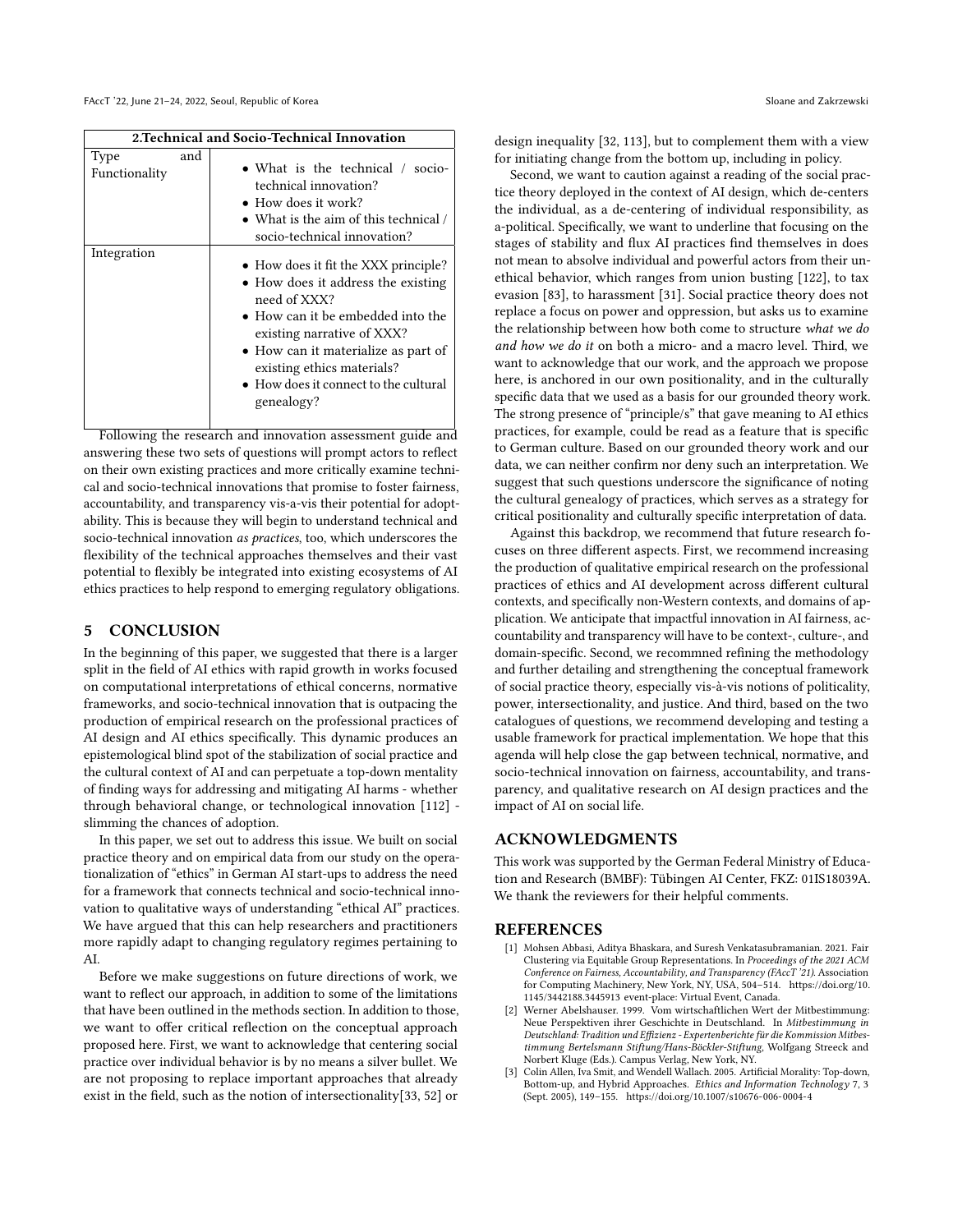- <span id="page-10-27"></span>[4] Mieke Bal. 2017. Narratology: Introduction to the Theory of Narrative. University of Toronto Press, London.
- <span id="page-10-8"></span>[5] Jack Bandy. 2021. Problematic Machine Behavior: A Systematic Literature Review of Algorithm Audits. Proc. ACM Human-Computer Interaction 5, CSCW1 (April 2021), 1–34.<https://doi.org/10.1145/3449148>
- <span id="page-10-4"></span>Solon Barocas, Andrew D. Selbst, and Manish Raghavan. 2020. The Hidden Assumptions Behind Counterfactual Explanations and Principal Reasons. Proceedings of the 2020 Conference on Fairness, Accountability, and Transparency (Jan. 2020), 80–89.<https://doi.org/10.1145/3351095.3372830>
- <span id="page-10-38"></span>Hannah Beitzer. 2020. New Work - Brauchen Start-ups einen Betriebsrat? -Karriere - SZ.de. Süddeutsche Zeitung (Feb. 2020). [https://www.sueddeutsche.](https://www.sueddeutsche.de/karriere/start-ups-new-work-betriebsrat-tarif-arbeitsrecht-1.4779709) [de/karriere/start-ups-new-work-betriebsrat-tarif-arbeitsrecht-1.4779709](https://www.sueddeutsche.de/karriere/start-ups-new-work-betriebsrat-tarif-arbeitsrecht-1.4779709)
- <span id="page-10-31"></span>Ruha Benjamin. 2019. Race After Technology: Abolitionist Tools for the New Jim Code. Polity, Cambridge, UK.
- <span id="page-10-37"></span>[9] Hartmut Berghoff. 2006. The End of Family Business? The Mittelstand and German Capitalism in Transition, 1949-2000. The Business History Review 80, 2 (2006), 263–295.<https://doi.org/10.2307/25097190>
- <span id="page-10-42"></span>[10] Ariane Berthoin Antal, Maria Oppen, and André Sobczak. 2009. (Re)discovering the Social Responsibility of Business in Germany. Journal of Business Ethics 89, S3 (Nov. 2009), 285–301.<https://doi.org/10.1007/s10551-010-0390-8>
- <span id="page-10-45"></span>[11] ifb-Institut zur Fortbildung von Betriebsräten. 2021. Ordnung des Betriebs. [https://www.betriebsrat.de/portal/betriebsratslexikon/O/ordnung-des](https://www.betriebsrat.de/portal/betriebsratslexikon/O/ordnung-des-betriebs.html)[betriebs.html](https://www.betriebsrat.de/portal/betriebsratslexikon/O/ordnung-des-betriebs.html)
- <span id="page-10-25"></span>[12] Mikkel Bille. 2015. Hazy worlds: Atmospheric ontologies in Denmark. Anthropological Theory 15, 3 (Sept. 2015), 257–274. [https://doi.org/10.1177/](https://doi.org/10.1177/1463499614564889) [1463499614564889](https://doi.org/10.1177/1463499614564889)
- <span id="page-10-26"></span>[13] Mikkel Bille. 2019. In the vagueness of hygge. In Homely Atmospheres and Lighting Technologies in Denmark. Routledge, London. Num Pages: 16.
- <span id="page-10-1"></span>[14] Emily Black and Matt Fredrikson. 2021. Leave-One-out Unfairness. In Proceedings of the 2021 ACM Conference on Fairness, Accountability, and Transparency (FAccT '21). Association for Computing Machinery, New York, NY, USA, 285–295. <https://doi.org/10.1145/3442188.3445894> event-place: Virtual Event, Canada.
- <span id="page-10-33"></span>[15] Matthew Bodie. 2014. Participation as a Theory of Employment. Notre Dame Law Review 89, 2 (Feb. 2014), 661–726. [https://scholarship.law.nd.edu/ndlr/](https://scholarship.law.nd.edu/ndlr/vol89/iss2/4) [vol89/iss2/4](https://scholarship.law.nd.edu/ndlr/vol89/iss2/4)
- <span id="page-10-14"></span>[16] Pierre Bourdieu. 1977. Outline of a Theory of Practice. Cambridge University Press, Cambridge.
- <span id="page-10-35"></span>[17] Dominic Boyer. 2005. Spirit and System: Media, Intellectuals, and the Dialectic in Modern German Culture. University of Chicago Press, Chicago.
- <span id="page-10-9"></span>[18] Shea Brown, Jovana Davidovic, and Ali Hasan. 2021. The algorithm audit: Scoring the algorithms that score us. Big Data & Society 8, 1 (Jan. 2021), 2053951720983865.<https://doi.org/10.1177/2053951720983865>
- <span id="page-10-32"></span>[19] Simone Browne. 2015. Dark Matters: On the Surveillance of Blackness. Duke University Press, Durham, NC.
- <span id="page-10-44"></span>[20] Deutscher Bundestag. 2002. Bericht der Enquete-Kommission - "Zukunft des Bürgerschaftlichen Engagements" Bürgerschaftliches Engagement: auf dem Weg in eine zukunftsfähige Bürgergesellschaft. Report 14/8900. Leske + Budrich, Opladen.
- <span id="page-10-17"></span>[21] Lindsey D. Cameron. 2021. "Making Out" While Driving: Relational and Efficiency Games in the Gig Economy. Organization Science (Dec. 2021). <https://doi.org/10.1287/orsc.2021.1547>
- <span id="page-10-29"></span>[22] Steve Cave, Claire Craig, Kanta Dihal, Sarah Dillon, Jessica Montgomery, Beth Singler, and Lindsay Taylor. 2018. Portrayals and Perceptions of AI and why They Matter. Technical Report. The Royal Society, London. [https://royalsociety.org/](https://royalsociety.org/topics-policy/projects/ai-narratives/) [topics-policy/projects/ai-narratives/](https://royalsociety.org/topics-policy/projects/ai-narratives/)
- <span id="page-10-30"></span>[23] Stephen Cave, Kanta Dihal, and Sarah Dillon. 2020. AI Narratives: A History of Imaginative Thinking about Intelligent Machines. Oxford University Press, Oxford.
- <span id="page-10-21"></span>[24] Kathy Charmaz. 2006. Constructing Grounded Theory: A Practical Guide through Qualitative Analysis. SAGE, Thousand Oaks, CA.
- <span id="page-10-19"></span>[25] Angèle Christin. 2020. Metrics at Work. Princeton University Press, Princeton.
- <span id="page-10-22"></span>[26] Adele Clarke, Carrie Friese, and Rachel Washburn. 2005. Situational analysis: grounded theory after the postmodern turn. SAGE, Thousand Oaks, CA.
- <span id="page-10-48"></span>[27] European Commission. 2019. Regulation (EU) 2019/1020 of the European Parliament and of the Council of 20 June 2019 on market surveillance and compliance of products and amending Directive 2004/42/EC and Regulations (EC) No 765/2008 and (EU) No 305/2011 (Text with EEA relevance.). [http:](http://data.europa.eu/eli/reg/2019/1020/oj/eng) [//data.europa.eu/eli/reg/2019/1020/oj/eng](http://data.europa.eu/eli/reg/2019/1020/oj/eng) Legislative Body: CONSIL, EP.
- <span id="page-10-49"></span> $[28]$  European Commission. 2021. lance. [https://ec.europa.eu/info/business-economy-euro/product-safety-and](https://ec.europa.eu/info/business-economy-euro/product-safety-and-requirements/product-safety/product-safety-and-market-surveillance_en)[requirements/product-safety/product-safety-and-market-surveillance\\_en](https://ec.europa.eu/info/business-economy-euro/product-safety-and-requirements/product-safety/product-safety-and-market-surveillance_en)
- <span id="page-10-46"></span>[29] European Commission. 2021. Proposal for a Regulation of the European Parliament and of the Council laying down harmonised rules on artifical intelligence (Artificial Intelligence Act) and amending certain Union legisla-<br>tives acts. https://eur-lex.europa.eu/legal-content/EN/TXT/?uri=CELEX% https://eur-lex.europa.eu/legal-content/EN/TXT/?uri=CELEX% [3A52021PC0206](https://eur-lex.europa.eu/legal-content/EN/TXT/?uri=CELEX%3A52021PC0206) COM(2021)206 final.
- <span id="page-10-47"></span>[30] European Commission. 2021. Regulatory framework on AI | Shaping Europe's digital future. [https://digital-strategy.ec.europa.eu/en/policies/regulatory-](https://digital-strategy.ec.europa.eu/en/policies/regulatory-framework-ai)

[framework-ai](https://digital-strategy.ec.europa.eu/en/policies/regulatory-framework-ai)

- <span id="page-10-51"></span>[31] Kate Conger. 2019. Uber Settles Federal Investigation Into Workplace Culture. The New York Times (Dec. 2019). [https://www.nytimes.com/2019/12/18/](https://www.nytimes.com/2019/12/18/technology/uber-settles-eeoc-investigation-workplace-culture.html) [technology/uber-settles-eeoc-investigation-workplace-culture.html](https://www.nytimes.com/2019/12/18/technology/uber-settles-eeoc-investigation-workplace-culture.html)
- <span id="page-10-50"></span>[32] Sasha Costanza-Chock. 2020. Design Justice: Community-Led Practices to Build the Worlds We Need. MIT Press, Cambridge, MA, USA.
- <span id="page-10-12"></span>[33] Kimberle Crenshaw. 1991. Mapping the Margins: Intersectionality, Identity Politics, and Violence against Women of Color. Stanford Law Review 43, 6 (1991), 1241–1299.<https://doi.org/10.2307/1229039>
- <span id="page-10-20"></span>[34] Lina Dencik and Sanne Stevens. 2021. Regimes of justification in the datafied workplace: The case of hiring. New Media & Society (Oct. 2021), 1-9. [https:](https://doi.org/10.1177/14614448211052893) [//doi.org/10.1177/14614448211052893](https://doi.org/10.1177/14614448211052893)
- <span id="page-10-39"></span>[35] DGB. 2020. Pionierarbeit in der Tech-Szene. [https://www.dgb.de/themen/++](https://www.dgb.de/themen/++co++8fec7d84-5a1d-11ea-9908-52540088cada) [co++8fec7d84-5a1d-11ea-9908-52540088cada](https://www.dgb.de/themen/++co++8fec7d84-5a1d-11ea-9908-52540088cada)
- <span id="page-10-40"></span>[36] Uta Dirksen and Mirko Herberg. 2021. Trade Unions in Transformation 4.0: stories of union confronting the new world of work. Technical Report. Friedirch-Ebert-Stiftung, Berlin.
- <span id="page-10-11"></span>[37] Erin Dowell and Marlette Jackson. 2020. "Woke-Washing" Your Company Won't Cut It. Harvard Business Review (July 2020). [https://hbr.org/2020/07/woke](https://hbr.org/2020/07/woke-washing-your-company-wont-cut-it)[washing-your-company-wont-cut-it](https://hbr.org/2020/07/woke-washing-your-company-wont-cut-it)
- <span id="page-10-36"></span>[38] 2021 Federal Ministry of Labour and Social Affairs Germany. 1972. BMAS - Betriebsverfassungsgesetz. [https://www.bmas.de/DE/Service/Gesetze-und-](https://www.bmas.de/DE/Service/Gesetze-und-Gesetzesvorhaben/betriebsverfassungsgesetz.html)[Gesetzesvorhaben/betriebsverfassungsgesetz.html](https://www.bmas.de/DE/Service/Gesetze-und-Gesetzesvorhaben/betriebsverfassungsgesetz.html)
- <span id="page-10-41"></span>[39] K.-J. Gantzel. 1962. Wesen und Begriff der mittelständnischen Unternehmung. In Abhandlungen zur Mittelstandsforschung, 4. Springer, Wiesbaden.
- <span id="page-10-3"></span>[40] Timnit Gebru, Jamie H. Morgenstern, Briana Vecchione, Jennifer Wortman Vaughan, Hanna M. Wallach, Hal Daumé, and Kate Crawford. December 2021. Datasheets for datasets. Commun. ACM 64, 12 (December 2021), 86–92.
- <span id="page-10-23"></span>[41] Barney G. Glaser and Anselm L. Strauss. 2017. The Discovery of Grounded Theory: Strategies for Qualitative Research. Routledge, New York, NY.
- <span id="page-10-18"></span>[42] Mary L. Gray and Siddharth Suri. 2019. Ghost Work: How to Stop Silicon Valley from Building a New Global Underclass. Houghton Mifflin Harcourt, Boston.
- <span id="page-10-0"></span>[43] Daniel Greene, Anna Lauren Hoffmann, and Luke Stark, 2019. Better, Nicer, Clearer, Fairer: A Critical Assessment of the Movement for Ethical Artificial Intelligence and Machine Learning. In Hawaii International Conference on System Sciences (HICSS). Maui, HI, 2122–2131.
- <span id="page-10-28"></span>[44] Jaber F. Gubrium and James A. Holstein. 1997. The New Language of Qualitative Method. Oxford University Press, Oxford.
- <span id="page-10-43"></span>[45] André Habisch and Martina Wegner. 2005. Overcoming the Heritage of Corporatism. In Corporate Social Responsibility Across Europe, André Habisch, Jan Jonker, Martina Wegner, and René Schmidpeter (Eds.). Springer Science & Business Media, Heidelberg, Germany.
- <span id="page-10-34"></span>[46] Thomas Haipeter, Tabea Bromberg, and Christine Slomka. 2017. Angestellte als Machtquelle: Neue Initiativen der Interessenvertretung von Industrieangestellten im Betrieb. Springer-Verlag, Wiesbaden.
- <span id="page-10-24"></span>[47] Bente Halkier. 2017. Questioning the 'Gold Standard' Thinking in Qualitative Methods from a Practice Theoretical Perspective: Towards Methodological Multiplicity. In Methodological Reflections on Practice Oriented Theories, Michael Jonas, Beate Littig, and Angela Wroblewski (Eds.). Springer International Publishing, Cham, Switzerland, 193–204. [https://doi.org/10.1007/978-3-319-52897-7\\_13](https://doi.org/10.1007/978-3-319-52897-7_13)
- <span id="page-10-16"></span>[48] Nina Heidenstrøm. 2022. The utility of social practice theory in risk research. Journal of Risk Research 25, 2 (2022), 236–251. [https://doi.org/10.1080/13669877.](https://doi.org/10.1080/13669877.2021.1936608) [2021.1936608](https://doi.org/10.1080/13669877.2021.1936608)
- <span id="page-10-7"></span>[49] Sarah Holland, Ahmed Hosny, Sarah Newman, Joshua Joseph, and Kasia Chmielinski. 2018. The Dataset Nutrition Label: A Framework to Drive Higher Data Quality Standards.<https://doi.org/10.5040/9781509932771.ch-001>
- <span id="page-10-10"></span>[50] Vern Howard. 2020. The Dangers Of 'Diversity Washing' And What To Do Instead. Forbes (Nov. 2020). [https://www.forbes.com/sites/forbestechcouncil/](https://www.forbes.com/sites/forbestechcouncil/2020/11/30/the-dangers-of-diversity-washing-and-what-to-do-instead/) [2020/11/30/the-dangers-of-diversity-washing-and-what-to-do-instead/](https://www.forbes.com/sites/forbestechcouncil/2020/11/30/the-dangers-of-diversity-washing-and-what-to-do-instead/)
- <span id="page-10-15"></span>[51] Allison Hui. 2017. Variations and the intersection of practices. In The nexus of practices: connections, constellations, practitioners, Allison Hui, Theodore R. Schatzki, and Elizabeth Shove (Eds.). Routledge, Taylor & Francis Group, New York, NY.
- <span id="page-10-13"></span>[52] Aída Hurtado. 2018. Intersectional Understandings of Inequality. In The Oxford Handbook of Social Psychology and Social Justice, Philipp L. Hammack Jr. (Ed.). Oxford University Press, Oxford. [https://doi.org/10.1093/oxfordhb/](https://doi.org/10.1093/oxfordhb/9780199938735.001.0001) [9780199938735.001.0001](https://doi.org/10.1093/oxfordhb/9780199938735.001.0001)
- <span id="page-10-5"></span>[53] Abigail Z. Jacobs and Hanna Wallach. 2021. Measurement and Fairness. In Proceedings of the 2021 ACM Conference on Fairness, Accountability, and Transparency (FAccT '21). Association for Computing Machinery, New York, NY, USA, 375–385.<https://doi.org/10.1145/3442188.3445901> event-place: Virtual Event, Canada.
- <span id="page-10-2"></span>[54] Nassim JafariNaimi. 2018. Our Bodies in the Trolley's Path, or Why Self-driving Cars Must \*Not\* Be Programmed to Kill. Science, Technology, & Human Values 43, 2 (March 2018), 302–323.<https://doi.org/10.1177/0162243917718942>
- <span id="page-10-6"></span>[55] Severin Kacianka and Alexander Pretschner. 2021. Designing Accountable Systems. In Proceedings of the 2021 ACM Conference on Fairness, Accountability, and Transparency (FAccT '21). Association for Computing Machinery, New York,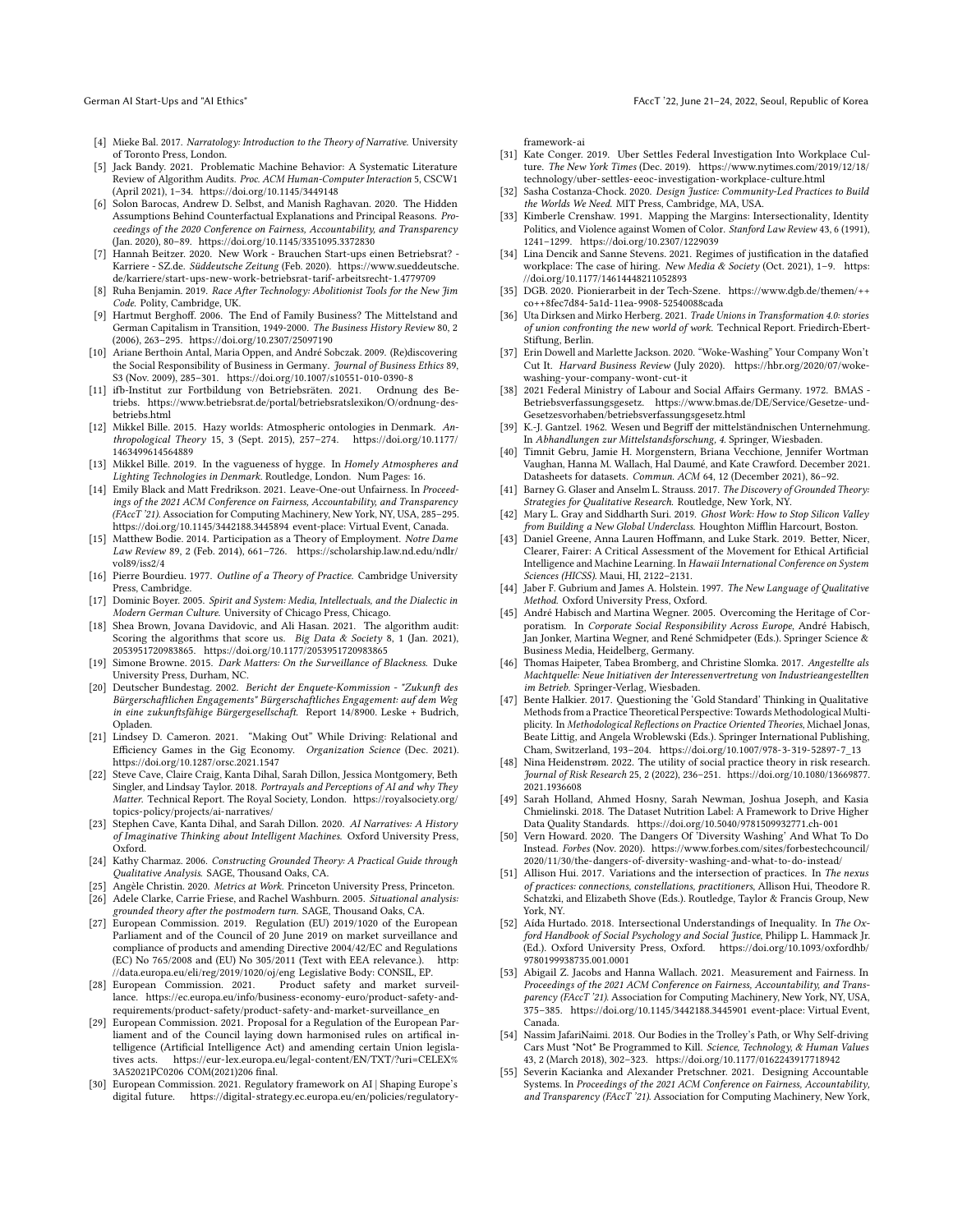NY, USA, 424–437.<https://doi.org/10.1145/3442188.3445905> event-place: Virtual Event, Canada.

- <span id="page-11-11"></span>[56] Margot E. Kaminski and Gianclaudio Malgieri. 2019. Algorithmic Impact Assessments under the GDPR: Producing Multi-layered Explanations. SSRN Scholarly Paper ID 3456224. Social Science Research Network, Rochester, NY. <https://doi.org/10.2139/ssrn.3456224>
- <span id="page-11-4"></span>[57] Amir-Hossein Karimi, Bernhard Schölkopf, and Isabel Valera. 2021. Algorithmic Recourse: From Counterfactual Explanations to Interventions. In Proceedings of the 2021 ACM Conference on Fairness, Accountability, and Transparency (FAccT '21). Association for Computing Machinery, New York, NY, USA, 353–362. [https:](https://doi.org/10.1145/3442188.3445899) [//doi.org/10.1145/3442188.3445899](https://doi.org/10.1145/3442188.3445899) event-place: Virtual Event, Canada.
- <span id="page-11-2"></span>[58] Stamatis Karnouskos. 2021. The role of utilitarianism, self-safety, and technology in the acceptance of self-driving cars. Cognition, Technology & Work 23, 4 (Nov. 2021), 659–667.<https://doi.org/10.1007/s10111-020-00649-6>
- <span id="page-11-13"></span>[59] Maximilian Kasy and Rediet Abebe. 2021. Fairness, Equality, and Power in Algorithmic Decision-Making. In Proceedings of the 2021 ACM Conference on Fairness, Accountability, and Transparency (FAccT '21). Association for Computing Machinery, New York, NY, USA, 576–586.<https://doi.org/10.1145/3442188.3445919> event-place: Virtual Event, Canada.
- <span id="page-11-27"></span>[60] Paul Kay and Willett Kempton. 1984. What Is the Sapir-Whorf Hypothesis? American Anthropologist 86, 1 (March 1984), 65–79. [https://doi.org/10.1525/aa.](https://doi.org/10.1525/aa.1984.86.1.02a00050) [1984.86.1.02a00050](https://doi.org/10.1525/aa.1984.86.1.02a00050)
- <span id="page-11-5"></span>[61] Niki Kilbertus, Mateo Rojas-Carulla, Giambattista Parascandolo, Moritz Hardt, Dominik Janzing, and Bernhard Schölkopf. 2017. Avoiding Discrimination through Causal Reasoning. In Proceedings of the 31st International Conference on Neural Information Processing Systems (Long Beach, California, USA) (NIPS'17). Curran Associates Inc., Red Hook, NY, USA, 656–666.
- <span id="page-11-26"></span>[62] Hermann Korte and Bernhard Schäfers (Eds.). 2016. Einführung in Hauptbegriffe der Soziologie. Springer Fachmedien Wiesbaden, Wiesbaden. [https://doi.org/](https://doi.org/10.1007/978-3-658-13411-2) [10.1007/978-3-658-13411-2](https://doi.org/10.1007/978-3-658-13411-2)
- <span id="page-11-14"></span>[63] Adriano Koshiyama, Emre Kazim, Philip Treleaven, Pete Rai, Lukasz Szpruch, Giles Pavey, Ghazi Ahamat, Franziska Leutner, Randy Goebel, Andrew Knight, Janet Adams, Christina Hitrova, Jeremy Barnett, Parashkev Nachev, David Barber, Tomas Chamorro-Premuzic, Konstantin Klemmer, Miro Gregorovic, Shakeel Khan, and Elizabeth Lomas. 2021. Towards Algorithm Auditing: A Survey on Managing Legal, Ethical and Technological Risks of AI, ML and Associated Algorithms. SSRN Scholarly Paper ID 3778998. Social Science Research Network, Rochester, NY.<https://doi.org/10.2139/ssrn.3778998>
- <span id="page-11-30"></span>[64] Jane Kristof. 1993. Blacksmiths, weavers and artists: Images of labor in the nineteenth century. Nineteenth-Century Contexts 17, 2 (Jan. 1993), 174–203. <https://doi.org/10.1080/08905499308583371>
- <span id="page-11-10"></span>[65] Joshua A. Kroll. 2021. Outlining Traceability: A Principle for Operationalizing Accountability in Computing Systems. In Proceedings of the 2021 ACM Conference on Fairness, Accountability, and Transparency (Virtual Event, Canada) (FAccT '21). Association for Computing Machinery, New York, NY, USA, 758–771. [https:](https://doi.org/10.1145/3442188.3445937) [//doi.org/10.1145/3442188.3445937](https://doi.org/10.1145/3442188.3445937)
- <span id="page-11-6"></span>[66] Matt Kusner, Joshua Loftus, Chris Russell, and Ricardo Silva. 2017. Counterfactual Fairness. In Proceedings of the 31st International Conference on Neural Information Processing Systems (Long Beach, California, USA) (NIPS'17). Curran Associates Inc., Red Hook, NY, USA, 4069–4079.
- <span id="page-11-37"></span>[67] Mark Lehrer and Stefan Schmid. 2015. Germany's industrial family firms: Prospering islands of social capital in a financialized world? Competition & Change 19, 4 (Aug. 2015), 301–316.<https://doi.org/10.1177/1024529415581970>
- <span id="page-11-28"></span>[68] Jeppe Trolle Linnet. 2011. Money Can't Buy Me Hygge: Danish Middle-Class Consumption, Egalitarianism, and the Sanctity of Inner Space. Social Analysis 55, 2 (June 2011), 21–44.<https://doi.org/10.3167/sa.2011.550202>
- <span id="page-11-24"></span>[69] Beate Littig and Michaela Leitner. 2017. Combining Methods in Practice Oriented Research. In Methodological Reflections on Practice Oriented Theories, Michael Jonas, Beate Littig, and Angela Wroblewski (Eds.). Springer International Publishing, Cham, Switzerland, 161–175. [https://doi.org/10.1007/978-3-](https://doi.org/10.1007/978-3-319-52897-7_11) [319-52897-7\\_11](https://doi.org/10.1007/978-3-319-52897-7_11)
- <span id="page-11-18"></span>[70] Michael Madaio, Lisa Egede, Hariharan Subramonyam, Jennifer Wortman Vaughan, and Hanna Wallach. 2022. Assessing the Fairness of AI Systems: AI Practitioners' Processes, Challenges, and Needs for Support. Proc. ACM Hum.-Comput. Interact. 6, CSCW1, Article 52 (apr 2022), 26 pages. [https:](https://doi.org/10.1145/3512899) [//doi.org/10.1145/3512899](https://doi.org/10.1145/3512899)
- <span id="page-11-31"></span>[71] Andrei Markovits. 2016. The Politics of West German Trade Unions: Strategies of Class and Interest Representation in Growth and Crisis. Routledge, London.
- <span id="page-11-38"></span>[72] McMillan. 2019. FRIDAYS FOR FUTURE (noun) definition and synonyms | Macmillan Dictionary. [https://www.macmillandictionary.com/dictionary/](https://www.macmillandictionary.com/dictionary/british/fridays-for-future) [british/fridays-for-future](https://www.macmillandictionary.com/dictionary/british/fridays-for-future)
- <span id="page-11-19"></span>[73] Jacob Metcalf, Emanuel Moss, and danah boyd. 2019. Owning Ethics: Corporate Logics, Silicon Valley, and the Institutionalization of Ethics. Social Research: An International Quaterly 86, 2 (2019), 449–476.
- <span id="page-11-12"></span>[74] Jacob Metcalf, Emanuel Moss, Elizabeth Anne Watkins, Ranjit Singh, and Madeleine Clare Elish. 2021. Algorithmic Impact Assessments and Accountability: The Co-Construction of Impacts. In Proceedings of the 2021 ACM Conference on Fairness, Accountability, and Transparency (FAccT '21). Association for

Computing Machinery, New York, NY, USA, 735–746. [https://doi.org/10.1145/](https://doi.org/10.1145/3442188.3445935) [3442188.3445935](https://doi.org/10.1145/3442188.3445935) Virtual Event, Canada.

- <span id="page-11-34"></span>[75] Werner Milert and Rudolf Tschirbs. 2014. Zerschlagung der Mitbestimmung 1933: das Ende der ersten deutschen Betriebsdemokratie. Hans-Böckler-Stiftung, Düsseldorf.
- <span id="page-11-9"></span>[76] Smitha Milli, Luca Belli, and Moritz Hardt. 2021. From Optimizing Engagement to Measuring Value. In Proceedings of the 2021 ACM Conference on Fairness, Accountability, and Transparency. ACM, Virtual Event Canada, 714–722. [https:](https://doi.org/10.1145/3442188.3445933) [//doi.org/10.1145/3442188.3445933](https://doi.org/10.1145/3442188.3445933)
- <span id="page-11-3"></span>[77] Margaret Mitchell, Simone Wu, Andrew Zaldivar, Parker Barnes, Lucy Vasserman, Ben Hutchinson, Elena Spitzer, Inioluwa Deborah Raji, and Timnit Gebru. 2019. Model Cards for Model Reporting. In Proceedings of the Conference on Fairness, Accountability, and Transparency (Atlanta, GA, USA) (FAT\* '19). Association for Computing Machinery, New York, NY, USA, 220–229. <https://doi.org/10.1145/3287560.3287596>
- <span id="page-11-25"></span>[78] Brent Mittelstadt. 2019. Principles alone cannot guarantee ethical AI. Nature Machine Intelligence 1, 11 (Nov. 2019), 501–507. [https://doi.org/10.1038/s42256-](https://doi.org/10.1038/s42256-019-0114-4) [019-0114-4](https://doi.org/10.1038/s42256-019-0114-4)
- <span id="page-11-7"></span>[79] Stephen L. Morgan and Christopher Winship. 2015. Counterfactuals and Causal Inference: Methods and Principles for Social Research. Cambridge University Press, Cambridge.<https://doi.org/10.1017/CBO9781107587991>
- <span id="page-11-20"></span>[80] Emanuel Moss and Jacob Metcalf. 2020. Ethics Owners: A New Model of Organizational Responsibility in Data-Driven Technology Companies. Technical Report. Data & Society Research Institute, New York.
- <span id="page-11-29"></span>[81] Walther Müller-Jentsch. 2003. Organisationssoziologie: eine Einführung. Campus Verlag, Frankfurt, New York.
- <span id="page-11-0"></span>[82] Vedant Nanda, Samuel Dooley, Sahil Singla, Soheil Feizi, and John P. Dickerson. 2021. Fairness Through Robustness: Investigating Robustness Disparity in Deep Learning. In Proceedings of the 2021 ACM Conference on Fairness, Accountability, and Transparency (FAccT '21). Association for Computing Machinery, New York, NY, USA, 466–477.<https://doi.org/10.1145/3442188.3445910> event-place: Virtual Event, Canada.<br>[83] Rupert Neate. 2021.
- <span id="page-11-39"></span>'Silicon Six' tech giants accused of inflat-<br>Imost \$100bn. The Guardian (May 2021). ing tax payments by almost \$100bn. [https://www.theguardian.com/business/2021/may/31/silicon-six-tech-](https://www.theguardian.com/business/2021/may/31/silicon-six-tech-giants-accused-of-inflating-tax-payments-by-almost-100bn)
- <span id="page-11-32"></span>[giants-accused-of-inflating-tax-payments-by-almost-100bn](https://www.theguardian.com/business/2021/may/31/silicon-six-tech-giants-accused-of-inflating-tax-payments-by-almost-100bn) [84] Klaus Neumann. 2015. Freiheit am Arbeitsplatz: Betriebsdemokratie und Betriebsräte in Deutschland und Schweden (1880-1950). Campus Verlag, Frankfurt am Main.
- <span id="page-11-23"></span>[85] Davide Nicolini. 2017. Practice Theory as a Package of Theory, Method and Vocabulary: Affordances and Limitations. In Methodological Reflections on Practice Oriented Theories, Michael Jonas, Beate Littig, and Angela Wroblewski (Eds.). Springer International Publishing, Cham, 19–34. [https://doi.org/10.1007/](https://doi.org/10.1007/978-3-319-52897-7_2) [978-3-319-52897-7\\_2](https://doi.org/10.1007/978-3-319-52897-7_2)
- <span id="page-11-1"></span>[86] Helen Nissenbaum. 2009. Privacy in Context: Technology, Policy, and the Integrity of Social Life. Stanford University Press, Stanford, CA, USA.
- <span id="page-11-16"></span>[87] Rodrigo Ochigame. 2019. The Invention of "Ethical AI": How Big Tech Manipulates Academia to Avoid Regulation. [https://theintercept.com/2019/12/20/mit](https://theintercept.com/2019/12/20/mit-ethical-ai-artificial-intelligence/)[ethical-ai-artificial-intelligence/](https://theintercept.com/2019/12/20/mit-ethical-ai-artificial-intelligence/)
- <span id="page-11-35"></span>[88] André Pahnke and Friederike Welter. 2019. The German Mittelstand: antithesis to Silicon Valley entrepreneurship? Small Business Economics 52, 2 (Feb. 2019), 345–358.<https://doi.org/10.1007/s11187-018-0095-4>
- <span id="page-11-36"></span>[89] Bettina Palazzo. 2002. U.S.-American and German Business Ethics: An Intercultural Comparison. Journal of Business Ethics 41, 3 (2002), 195–216. <https://www.jstor.org/stable/25074919> Publisher: Springer.
- <span id="page-11-8"></span>[90] Judea Pearl. 2009. Causality: Models, Reasoning and Inference ((2nd ed.) ed.). Cambridge University Press, Cambridge, UK.
- <span id="page-11-22"></span>[91] Caitlin Petre. 2021. All the News That's Fit to Click: How Metrics Are Transforming the Works of Journalists. Princeton University Press, Princeton.
- <span id="page-11-33"></span>[92] Werner Plumpe. 1999. Betriebliche Mitbestimmung in der Weimarer Republik: Fallstudien zum Ruhrbergbau und zur Chemischen Industrie. R. Oldenbourg Verlag, München.
- <span id="page-11-15"></span>[93] Inioluwa Deborah Raji, Andrew Smart, Rebecca N. White, Margaret Mitchell, Timnit Gebru, Ben Hutchinson, Jamila Smith-Loud, Daniel Theron, and Parker Barnes. 2020. Closing the AI Accountability Gap: Defining an End-to-End Framework for Internal Algorithmic Auditing. In Proceedings of the 2020 Conference on Fairness, Accountability, and Transparency (Barcelona, Spain) (FAT\* '20). Association for Computing Machinery, New York, NY, USA, 33–44. <https://doi.org/10.1145/3351095.3372873>
- <span id="page-11-17"></span>[94] Bogdana Rakova, Jingying Yang, Henriette Cramer, and Rumman Chowdhury. 2021. Where Responsible AI meets Reality: Practitioner Perspectives on Enablers for shifting Organizational Practices. Proceedings of the ACM on Human-Computer Interaction 5, CSCW1 (April 2021), 1–23. [https://doi.org/10.1145/](https://doi.org/10.1145/3449081) [3449081](https://doi.org/10.1145/3449081) arXiv: 2006.12358.
- <span id="page-11-21"></span>[95] Andreas Reckwitz. 2002. Toward a Theory of Social Practices: A Development in Culturalist Theorizing. European Journal of Social Theory 5, 2 (May 2002), 243– 263.<https://doi.org/10.1177/13684310222225432> Publisher: SAGE Publications Ltd.